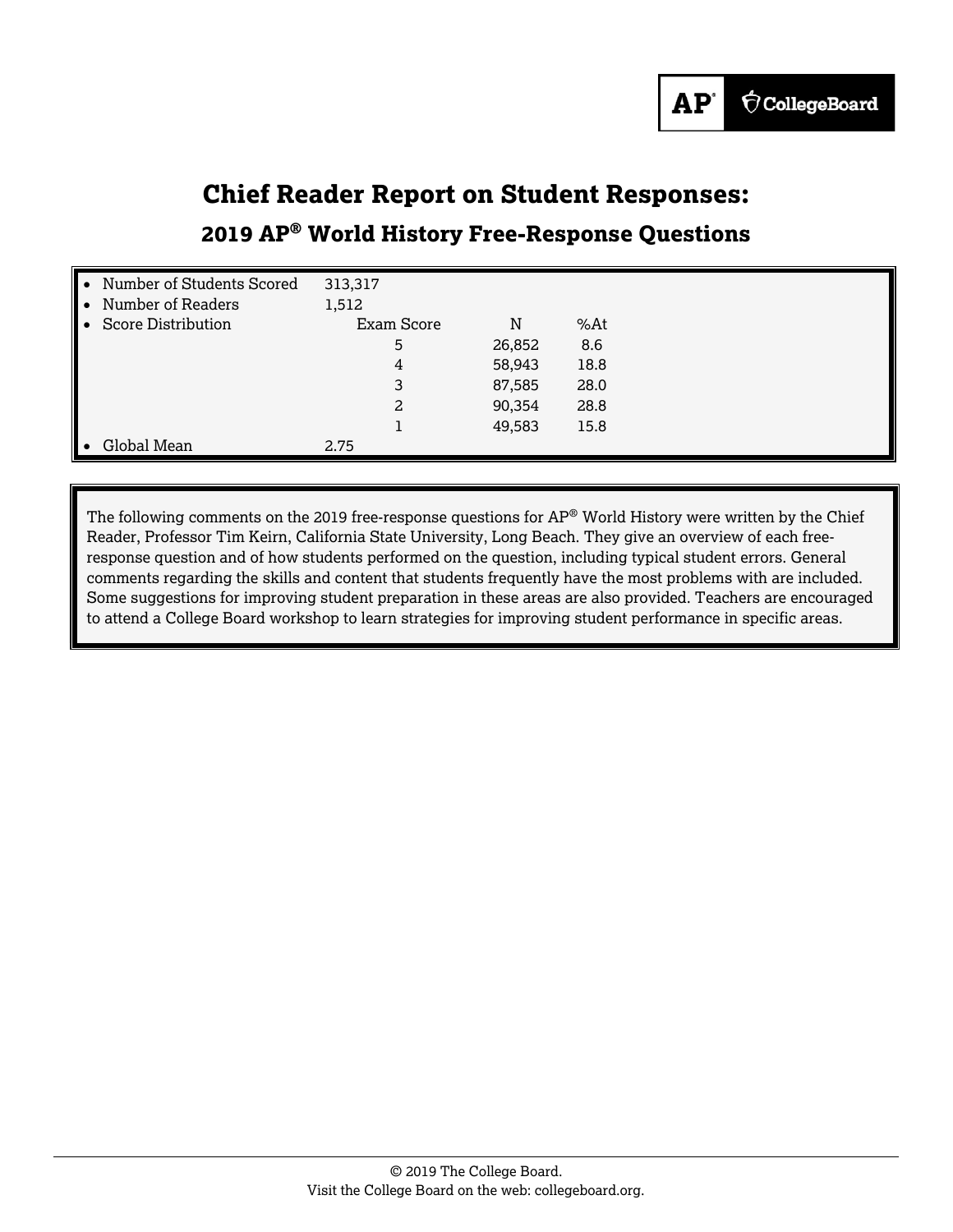**Max. Points:** 3 **Mean Score:** 1.10

# **Question #1 Task:** Short Answer **Topic:** Nomads and Cultural Exchange

#### *What were the responses to this question expected to demonstrate?*

For this short-answer question, students were prompted to interpret an argument from a secondary source and to identify or explain examples of cultural exchange between nomads and non-nomads that occurred before 1450, which could be religious, linguistic, or technological in nature. In addition, students were to identify one development that changed the role of Central Asian nomads in cross-regional exchanges in the period 1450–1750 C.E., typically expressed as a consequence of improvements in maritime technology and trade that diminished the role of nomads. Lastly, students were to explain one cross-cultural exchange before 1450 that would challenge the statement in the last sentence of the passage, which claims that pastoral nomads were the chief instigators and promoters of exchange between East and West before 1450. The question addressed Key Concepts 3.1, 3.2, and 4.1 in the AP World History Curriculum Framework, the historical reasoning skill of Contextualization, and the disciplinary practice of Analyzing Historical Evidence (secondary sources).

#### *How well did the responses address the course content related to this question? How well did the responses integrate the skills required on this question?*

This question dealt directly with regional interaction and cultural exchanges, so it tied well to the content of the course. Students provided successful examples of cultural exchanges specifically nomadic societies such as the Mongols, Bantu, Huns, and Indo-Europeans as well as the Silk Roads as an example of cultural exchange that included the spread of religions such as Buddhism, Christianity, or Islam. The second part of the question required students to identify how the role of nomads in Central Asia changed in the period 1450–1750 C.E., and to connect the decline of nomadic agency to larger early modern processes in the course, such as the rise of gunpowder empires or the impact of maritime trade. Students struggled with the last part of the question as many struggled to challenge the idea that nomads were the only means of cultural exchange. The best responses included examples of non-nomadic agency in the spread of religions like Islam or Christianity the spread of specific technologies like the compass or papermaking, the influence of Alexander the Great in spreading Hellenistic Greek culture to other societies, or the cultural impact of merchants or missionaries.

#### *What common student misconceptions or gaps in knowledge were seen in the responses to this question?*

The SAQ addressed two different time periods, which intensified student errors in terms of chronology. Students continued to provide evidence and examples that were outside the specified time period. In part a, some students misunderstood substantive concepts and terms such as "culture" (e.g., addressing instead disease and military tactics), and "nomad" (e.g., discussing non-nomadic societies such as such as the Phoenicians or Polynesians). Students often identified a correct nomadic or non-nomadic society but did not always provide a valid exchange, such as a valid example of religious or technological diffusion. In part b many students could not provide a development that changed the role of nomads in the early modern period. Instead students wrote about the continued expansion of the Silk Roads, the Mongol Empire, or the impact of the Industrial Revolution, all of which are outside of the time period. Students had a difficult time dealing with parts a and c in time periods before 1450, and then having to address the period 1450–1750 in part b. Students overall seemed to struggle with the term "assertion" in part c as many responses did not address how nomads were not the only means of cultural exchange. Students did not understand the need to mention other examples of crosscultural exchange that did not include nomads, and responses often misinterpreted the prompt to discuss a negative exchange initiated by nomads rather than a non-nomadic society initiating cultural exchange. Again, students also made chronological mistakes referring to the gunpowder empires, the Columbian Exchange, or the colonization of the Americas in a prompt designated before 1450.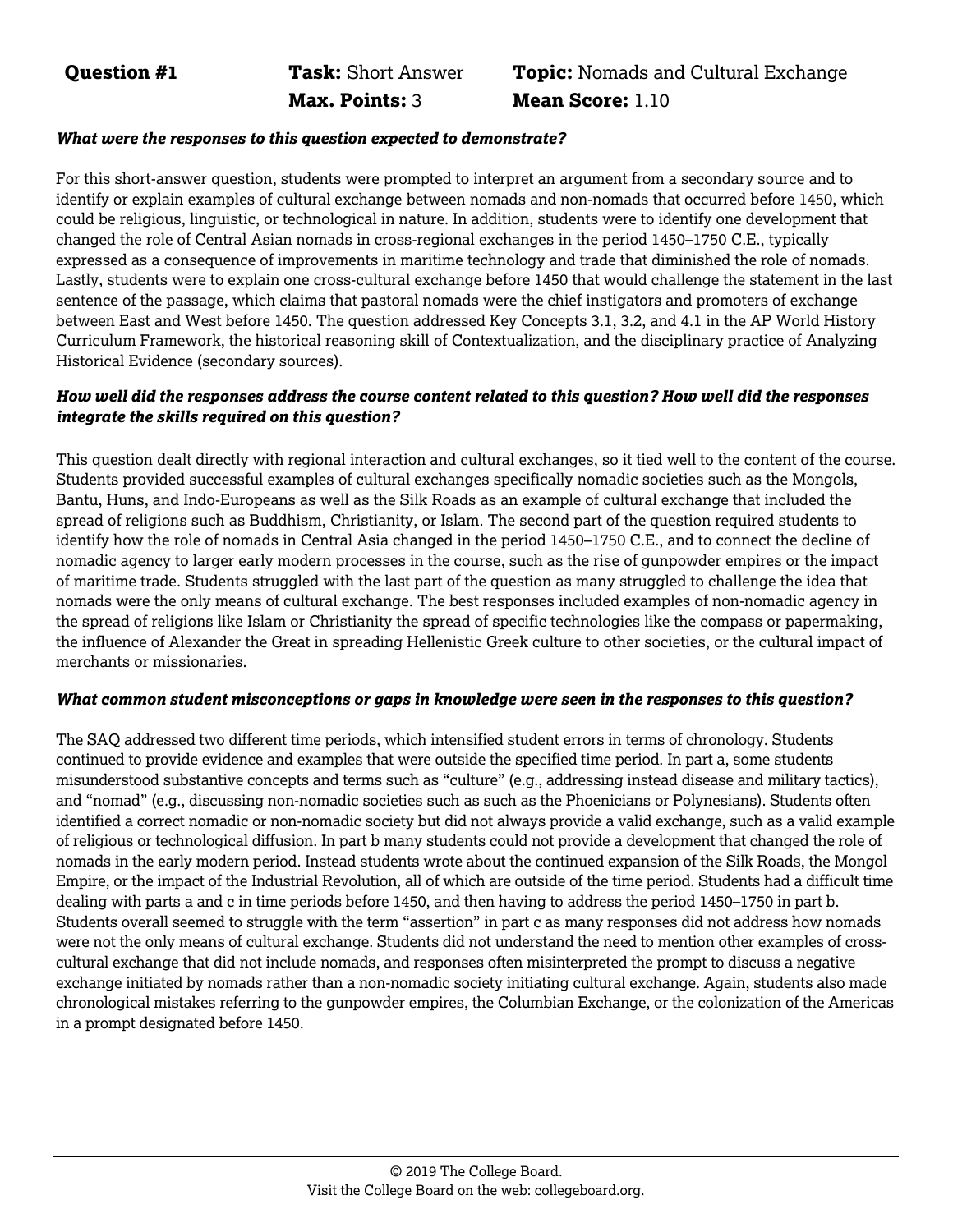| Common Misconceptions/Knowledge Gaps                                                                                                                                                                                                                                                                                                                                                                                                                                                                                                                                                                                                                                         | Responses that Demonstrate Understanding                                                                                                                                                                                                                                                                                                                                                                                                                                                                                                                                                                                                                                                                                                                                                                                                                                                                                                                                                                                                                                             |  |
|------------------------------------------------------------------------------------------------------------------------------------------------------------------------------------------------------------------------------------------------------------------------------------------------------------------------------------------------------------------------------------------------------------------------------------------------------------------------------------------------------------------------------------------------------------------------------------------------------------------------------------------------------------------------------|--------------------------------------------------------------------------------------------------------------------------------------------------------------------------------------------------------------------------------------------------------------------------------------------------------------------------------------------------------------------------------------------------------------------------------------------------------------------------------------------------------------------------------------------------------------------------------------------------------------------------------------------------------------------------------------------------------------------------------------------------------------------------------------------------------------------------------------------------------------------------------------------------------------------------------------------------------------------------------------------------------------------------------------------------------------------------------------|--|
| "During 1450 to 1750 the creation of<br>the Mongol Empire changed the role<br>of nomads in cultural exchange.<br>Before the Mongols, nomads acted as<br>traders who spread trade and culture<br>along routes, but this changed during<br>the Mongol Empire, nomads became<br>the protectors who patrolled the trade<br>routes to keep them safe." (The<br>response is outside the time period of<br>part b.)                                                                                                                                                                                                                                                                 | "One development that changed the role<br>$\bullet$<br>that Central Asian Nomads played in cross<br>regional exchanges from the period 1450-<br>1750 C.E. as described in the passage was<br>the development of maritime technology<br>because new modes of transportation<br>across the ocean using boats and<br>knowledge of monsoon winds allowed<br>countries to trade and exchange ideas and<br>goods across regions with less overland<br>use, which diminished the importance of<br>central Asian nomads in exchanging goods<br>and ideas and cultures overland. An<br>example of this includes European maritime<br>empires such as Britain and Portugal who<br>navigated to Asia on sea in order to trade at<br>trading posts. This sufficiently decreased<br>central Asian nomads' need to exchange<br>goods along the Silk Road from Europe to<br>Asia." (The response includes a reference to<br>maritime technology and the monsoon winds<br>and mentions maritime European powers, all<br>of which are developments that changed the<br>role of Central Asian nomads.) |  |
| "One cross cultural exchange that<br>would challenge the assertion of the<br>last sentence of the passage<br>concerning the nomads' role in cross<br>regional exchange before 1450 is the<br>exchange between the Mongols<br>becoming an empire and China.<br>While the Mongols were nomads they<br>had aggressively risen up to start<br>conquering the land in around 1200<br>C.E. This showed them as a violent<br>and hostile people which at first did<br>nothing for the exchange of culture."<br>(The response is arguing a negative<br>impact of the Mongols rather than<br>challenging the role of the nomads in<br>cultural exchange according to the<br>passage.) | "One cross-cultural exchange that would<br>$\bullet$<br>challenge the assertion in the last sentence<br>of the passage concerning the nomads' role<br>in cross regional exchanges before 1450 is<br>the spread of religion. During the period<br>before 1450, religions such as Islam,<br>Buddhism, and Christianity spread along<br>major trade routes, such as the Silk Road.<br>The spread of these religions was facilitated<br>by merchants and missionaries, not<br>nomads. Therefore, nomads were not sole<br>facilitators of cross regional exchanges<br>before 1450." (The response includes<br>reference to merchants and missionaries<br>spreading religions that challenge the<br>assertion in the passage that nomads were<br>the chief promoters of cultural exchange<br>between East and West.)                                                                                                                                                                                                                                                                       |  |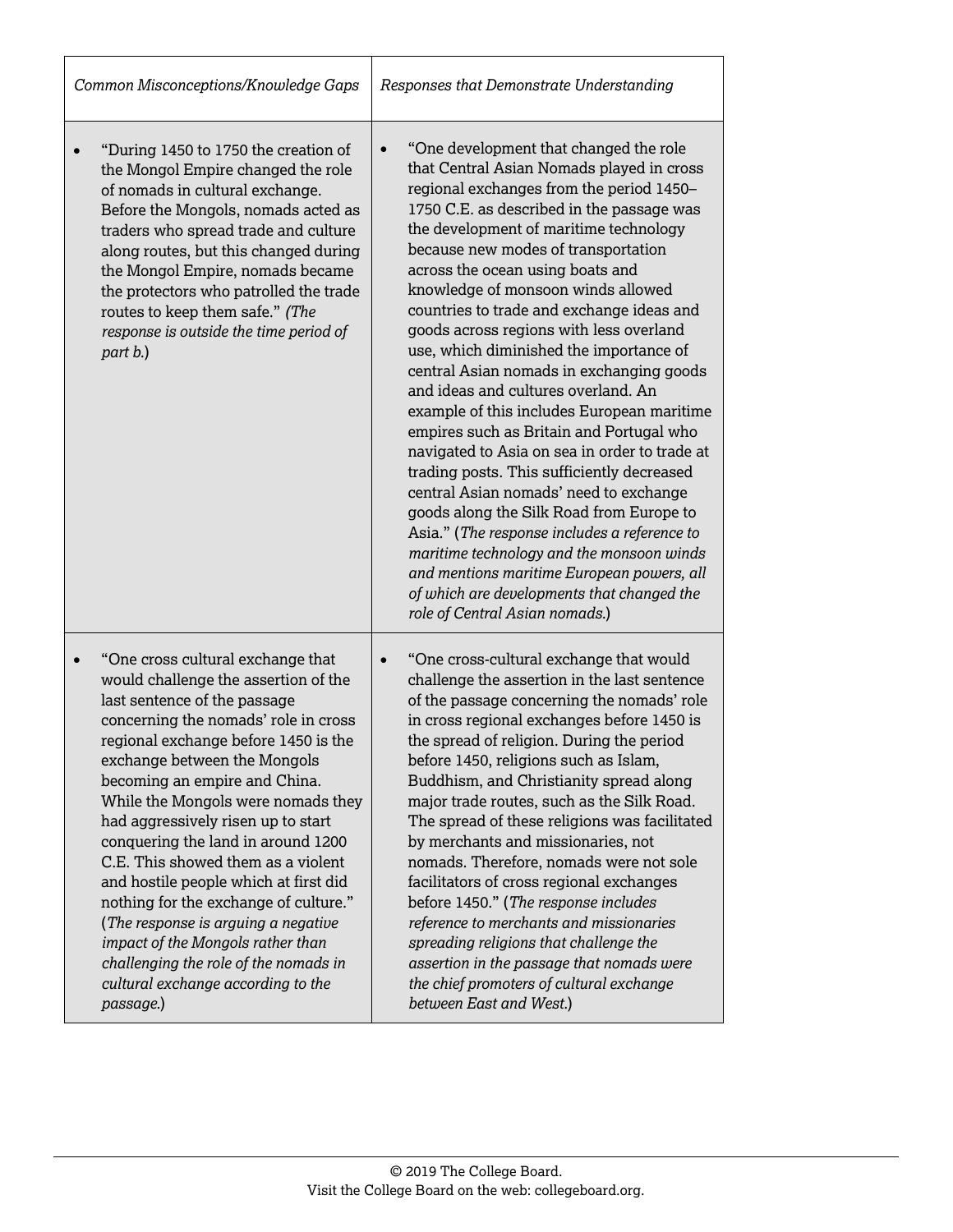Students need practice reading and analyzing secondary sources. Teachers should continue to focus instruction on periodization because students often provided historically accurate examples that were outside the proper time period of the prompt. Common mistakes made by students included conceptual misunderstanding of the difference between nomads and non-nomads and a lack of specificity in reference to changes in the nomads' role in cross-regional exchange. Teachers should work to ensure that students have an understanding of the substantive concepts and global processes that are included in the AP World History course.

- A rich new collection of resources is available to teachers for the 2019 school year that includes newly created formative and summative assessment items for every unit of the course and that represent each of the types of questions on the AP Exam. This includes SAQ practice questions for teachers to use as formative assessment pieces beginning with scaffolded questions that represent what students are ready for at the beginning of the school year and that represent an increased challenge as teachers progress through the course.
- Teachers will find lessons on teaching the historical skill of secondary source analysis in the online modules, a link to which is found on AP Central and on AP Classroom. The modules include examples of secondary source analysis SAQs connected to different specific content areas. The modules contain lessons that address analyzing historical evidence, videos explaining instruction for this skill, and examples of assessments and student responses for tasks whose skill focus is analysis of historical evidence.
- The Teaching and Assessing Modules also contain resources focused specifically on scoring responses that include secondary source analysis using the AP World history scoring rubric. The focus on assessment found in the online modules, for example, offers insight into how to address assessing source analysis. This includes examples and commentary on what earned points and what did not for tasks whose primary focus is source analysis.
- Teachers will find example responses from this particular question on AP Central, along with specific commentary explaining why each point was or was not earned.
- The instructional approaches section of the 2019 AP World History Course and Exam Description offers another collection of resources for teachers that address each of the specific skills needed for the course. The section beginning on page 182 specifically addresses the practice of source analysis and provides suggestions for instruction.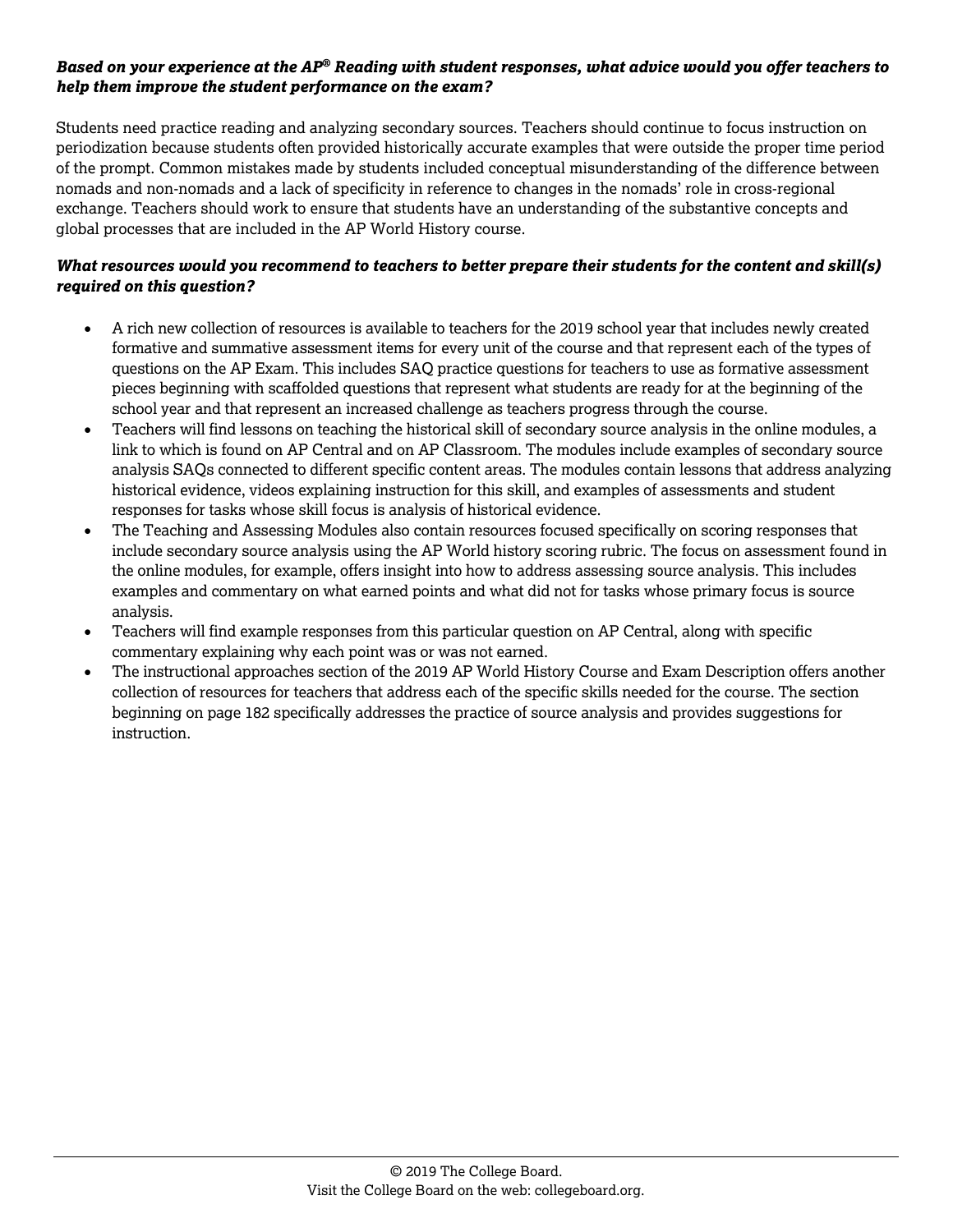**Max. Points: 3 Mean Score:** 1.49

# **Question #2 Task:** Short Answer **Topic:** Life Expectancy at Birth Graph

#### *What were the responses to this question expected to demonstrate?*

For this short-answer question, students were expected to analyze the data in the chart to identify global economic differences between countries and identify a factor that might account for low life expectancy at birth in some of the countries displayed on the chart. Furthermore, students needed to explain how longer life expectancy in some countries has led to political, social, or economic challenges. Students were expected to demonstrate the ability to analyze data and the understanding of the relationship between the global economy in the late twentieth century and shifting demographic, political, and social trends. The question addressed Key Concepts 6.1 and 6.3 in the AP World History Curriculum Framework and the historical reasoning skills of Comparison and Causation.

#### *How well did the responses address the course content related to this question? How well did the responses integrate the skills required on this question?*

Most students responded to this SAQ from a Human Geography perspective with less understanding of the appropriate historical content. The best responses made use of the chart and their knowledge of history to show how industrialization and imperialism promoted economic growth in some countries, while leaving other countries impoverished and without the infrastructure needed to provide adequate care for their citizens. Strong responses to challenges presented by longer life expectancy in some countries often drew from an understanding of the economic dependency ratio within those countries and the economic and political challenges of governments committed to providing social welfare programs.

#### *What common student misconceptions or gaps in knowledge were seen in the responses to this question?*

This SAQ largely addressed the late 20<sup>th</sup> century and some students had inadequate knowledge of this time period. Moreover, many students struggled with periodization. Some students wrote about the Industrial Revolutions and the social and economic challenges experienced as a result of increasing urbanization associated with the 19<sup>th</sup> century. Students also struggled to specifically identify challenges of the 21st century in parts b and b. Many responses provided generalizations that then required specific qualification to meet the scoring standard. In addition, students did not always connect longer life expectancy to a new political, economic, or social problem. Students commonly cited the problem of longer life expectancy in part c to be overpopulation but did not provide further qualification or explanation.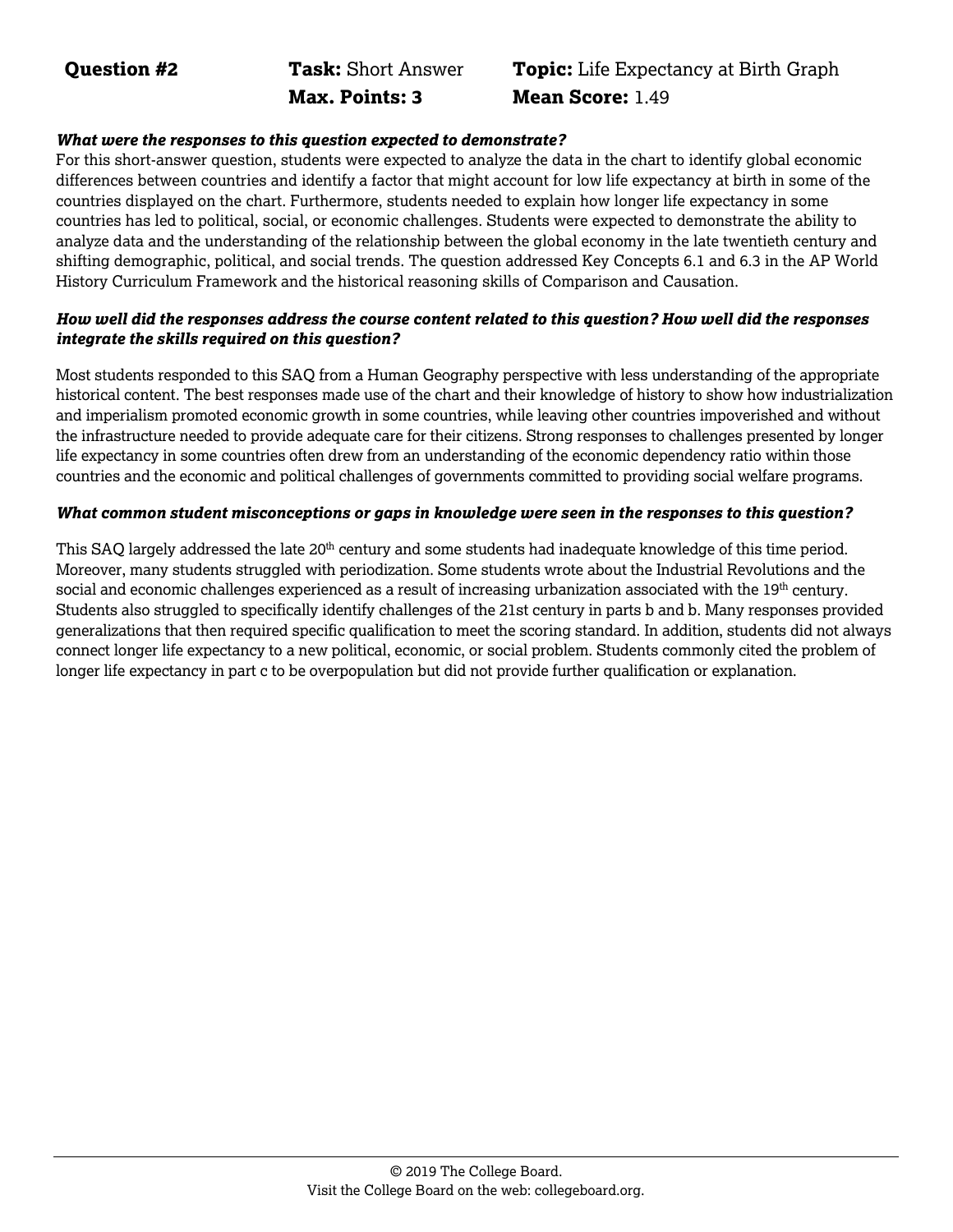| Common Misconceptions/Knowledge Gaps                                                                                                                                                                                                                                                                                                                                                                                                                                                                                                                                                                                          | Responses that Demonstrate Understanding                                                                                                                                                                                                                                                                                                                                                                                                                                                                                                                                 |  |
|-------------------------------------------------------------------------------------------------------------------------------------------------------------------------------------------------------------------------------------------------------------------------------------------------------------------------------------------------------------------------------------------------------------------------------------------------------------------------------------------------------------------------------------------------------------------------------------------------------------------------------|--------------------------------------------------------------------------------------------------------------------------------------------------------------------------------------------------------------------------------------------------------------------------------------------------------------------------------------------------------------------------------------------------------------------------------------------------------------------------------------------------------------------------------------------------------------------------|--|
| "When people live longer it can cause<br>political problems because the older<br>generation usually doesn't want<br>change and wants to keep old<br>practices in order while the younger<br>generation wants change and new<br>political leaders. This can cause<br>political instability." (The response<br>identifies a perceived political<br>ideological gap between young and old<br>generations without identifying a new<br>problem specific to the $20^{th}$ century.)                                                                                                                                                | "With longer life expectancies, there is a<br>$\bullet$<br>larger age group to account for. Issues<br>regarding elderly are prevalent in countries<br>such as the United States. For instance,<br>Social Security and Medicaid are running<br>out of funding and cannot wholly cover<br>many households, leaving a great<br>population of elderly without aid." (The<br>response correctly explains the economic<br>strain the government and taxpayers of the<br>U.S. face as they support, with Social Security<br>and Medicaid, an increasing elderly<br>population.) |  |
| "One similarity that might account for<br>the low life expectancies would be the<br>technological developments. In<br>countries such as South Africa or<br>Swaziland, industrialization is a new<br>concept, and is jut now beginning to<br>happen. None of these countries have<br>advanced enough to sustain large<br>populations, especially after the<br>technological support of the<br>colonization of the Europeans." (The<br>response identifies a lack of<br>industrialization as a cause for lower<br>life expectancy, but without further<br>qualification to differentiate it from<br>economic production (GDP).) | "One similarity that might account for low<br>$\bullet$<br>life expectancies is the lack of western<br>medicine in countries. Countries with low<br>life expectancies, such as Mozambique,<br>Swaziland, and South Africa are African<br>countries that don't have a lot of access to<br>western innovations. This includes new<br>medical technologies, such as vaccinations,<br>that can increase life expectancy." (The<br>response identifies the lack of access to<br>medicine and vaccines as accounting for low<br>life expectancy in some African countries.)    |  |

It is important for students to be able to recognize which skill is being required by the prompt and to be explicit in applying that skill in their response. Teachers could focus on reinforcing how to effectively make direct comparisons, using specific historical context. Additionally, students would benefit from more clarity of—and practice with—SAQ skill questions that require an explanation, as opposed to simply identification. Students were able to make identifications in part c but struggled to provide clear explanations.

### *What resources would you recommend to teachers to better prepare their students for the content and skill(s) required on this question?*

• SAQ practice questions for teachers to use as formative assessment are now available as part of the collection of new resources for teachers for the 2019 school year. These resources begin with scaffolded questions that represent what students are ready for at the beginning of the school year and present an increased challenge as teachers progress through the course. These resources are available on AP Classroom and include the feature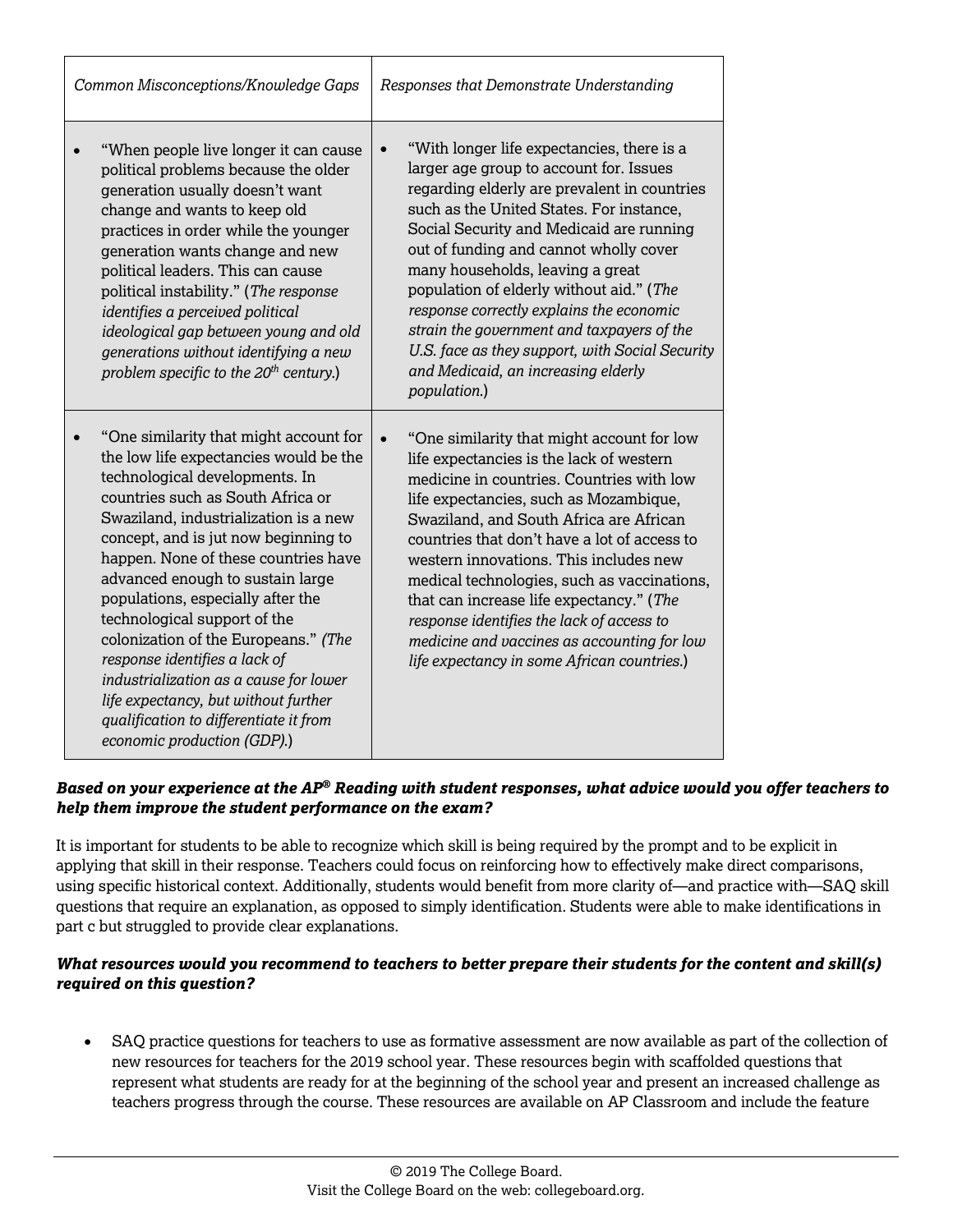that allows specific question types and topics to be searched to find the new collection of SAQ primary source practice questions and their accompanying scoring guidelines.

- Teachers will find lessons on teaching the historical disciplinary practice of source analysis in the online resources and modules, a link to which is found on AP Central. These resources include an example of a source analysis SAQ connected to specific content from a variety of units. These resources contain specific lessons that address analyzing historical evidence, videos explaining instruction for this practice, and examples of assessments and student responses for tasks whose skill focus is analysis of historical evidence.
- Teachers will find example responses from this question on AP Central, along with specific commentary explaining why each point was or was not earned.
- The instructional approaches section of the AP World History Course and Exam Description offers another collection of resources for teachers that address each of the specific skills needed for the course. The section on page 182-183 specifically addresses the skill of source analysis and provides suggestions for instruction.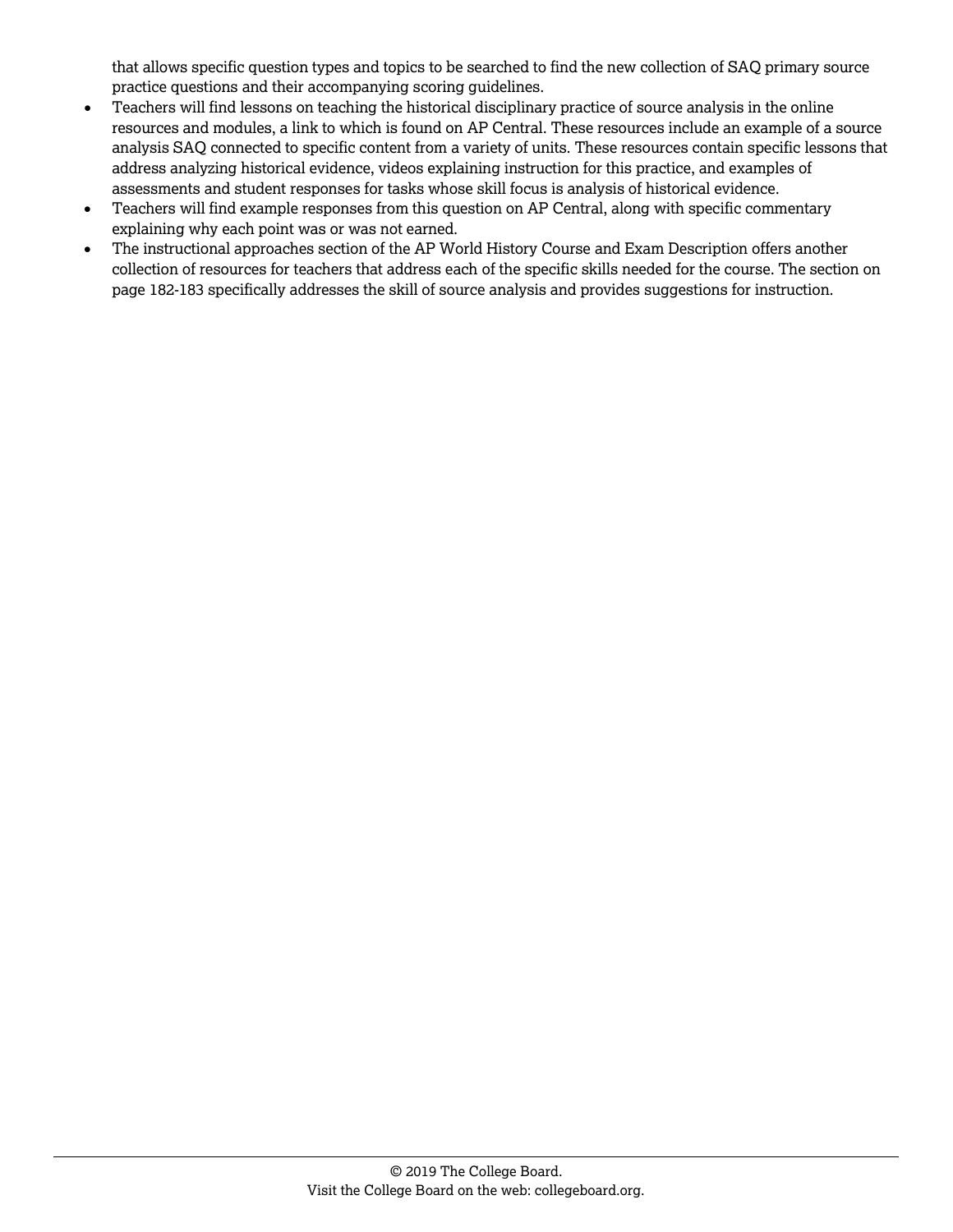### **Question #3 Task:** Short Answer **Topic:** Changes and Continuities of the Neolithic Revolution **Max. Points:** 3 **Mean Score:** 1.42

#### *What were the responses to this question expected to demonstrate?*

For this short-answer question, students were expected to identify changes and continuities in subsistence patterns in Eurasian societies both before and after the Neolithic Revolution. Students first had to identify a subsistence pattern pre-dating the Neolithic Revolution that continued in the period circa 10,000 B.C.E. to 3,000 B.C.E. Next, students had to identify one way in which the Neolithic Revolution changed Eurasian subsistence patterns in the same period. Lastly, students had to explain how these changes in subsistence patterns altered a political or social structure in Eurasian society. The question addressed Key Concepts 1.1 and 1.2 in the AP World History Curriculum Framework and the historical reasoning skill of Continuity and Change.

#### *How well did the responses address the course content related to this question? How well did the responses integrate the skills required on this question?*

Most students were able to demonstrate their knowledge of the development of agriculture and the changes in both subsistence and migration patterns that come with the adoption of sedentary lifestyles. Students generally understood how agricultural surpluses impacted job specialization and changing gender roles in societies. Many students understood that hunting and gathering practices continued among some nomadic peoples in Asia after the development of agriculture.

#### *What common student misconceptions or gaps in knowledge were seen in the responses to this question?*

Students struggled with interpreting the phrase "subsistence patterns." Many students only understood that phrase in the context of subsistence agriculture and, therefore, had trouble placing nomadic pastoralism both before and after the Neolithic Revolution. Many students thought that subsistence agriculture was always around and simply improved upon with better tools in the Neolithic era based on their knowledge that Neolithic means "New Stone Age." Their knowledge of the pre-Neolithic era was also limited to migratory patterns. Frequently, students only discussed migration rather than addressing the hunting and foraging lifestyles of pre-Neolithic peoples in relation to a subsistence pattern. Students were also not adept at fully explaining how agriculture or pastoralism altered social or political patterns. They could identify that classes developed or that governments formed in the Neolithic era, but many struggled to explain the role of surplus agriculture and job specialization in relationship to the development of social and political hierarchies.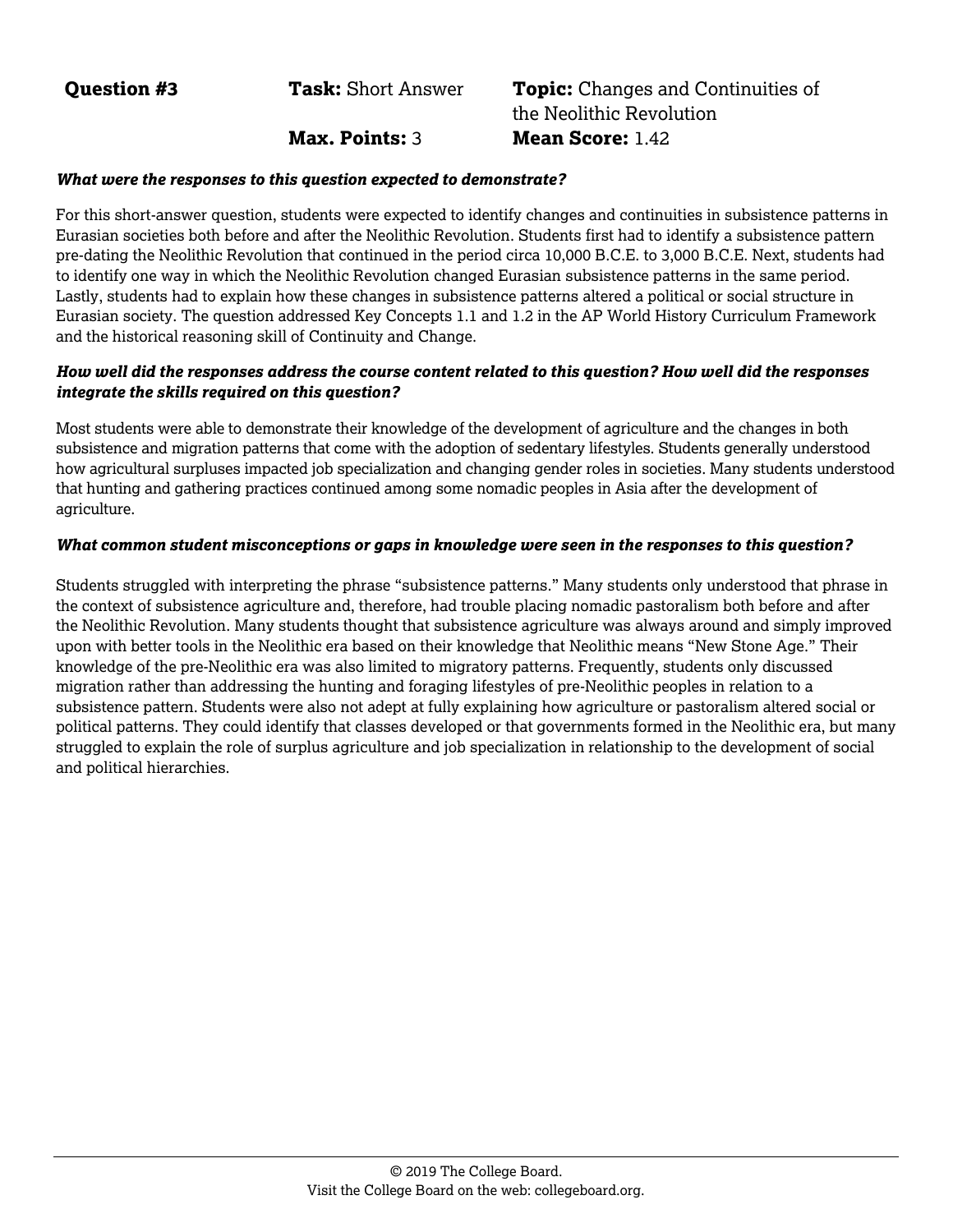| Common Misconceptions/Knowledge Gaps                                                                                                                                                                                                                                                                                                                                                                                         | Responses that Demonstrate Understanding                                                                                                                                                                                                                                                                                                                                                                                                                          |  |  |
|------------------------------------------------------------------------------------------------------------------------------------------------------------------------------------------------------------------------------------------------------------------------------------------------------------------------------------------------------------------------------------------------------------------------------|-------------------------------------------------------------------------------------------------------------------------------------------------------------------------------------------------------------------------------------------------------------------------------------------------------------------------------------------------------------------------------------------------------------------------------------------------------------------|--|--|
| "Nomadic ways of life before the Neolithic<br>Revolution continued with nomads who didn't<br>settle in agricultural communities." (The<br>response identifies a migration pattern rather<br>than a subsistence pattern.)                                                                                                                                                                                                     | "Nomadic hunter-gather societies continued to exist<br>$\bullet$<br>after the development of agriculture foraging for both<br>wild grains and berries and hunting game during the<br>Neolithic era." (The response accurately demonstrates a<br>continuity in pre-Neolithic subsistence patterns that<br>extended into the Neolithic era.)                                                                                                                        |  |  |
| "Farming creates different jobs in civilizations.<br>Some people farm, while others hunt." (The<br>response identifies the general impact of<br>agriculture on economic change and touches<br>upon specialization. However, the response does<br>not accurately or sufficiently explain how<br>economic change caused by the development of<br>agriculture altered political or social structures in<br>Eurasian societies.) | "Farming surpluses allow sedentary communities to<br>$\bullet$<br>develop job specialization as not everyone has to be<br>engaged in food production. Due to this, some jobs<br>become more valued than others. This creates social<br>hierarchies and classes that grow increasingly different<br>in power over time." (The response explains how<br>agricultural surplus changes job patterns and then how<br>these economic changes impact social structures.) |  |  |

Teachers should provide some context for the Neolithic Revolution and the development of sedentary agricultural communities and later civilizations by introducing and emphasizing the relationship between pre-Neolithic migratory patterns and subsistence hunter-gatherer lifestyles. Many students believe that "nomadism" before agriculture involves herding domesticated animals and, therefore, associate nomadic societies after the ancient period as continuing the traditions of peoples from before the formation of sedentary civilizations. Pastoralism is not seen as the twin development of the Neolithic Revolution. A surplus of agricultural produce and a surplus of herd animals created similar alterations to political and social structures. This fact could help students see nomadic pastoralists as also "civilized" people with social and political hierarchies. The traditional trope and juxtaposition of "civilized" sedentary societies with "barbarian" nomads could then be removed from explanations of the relationship between later pastoralists like the Mongols and sedentary empires like the Song.

- Teachers will find lessons on teaching the historical reasoning process of continuity and change over time in the classroom resources found on AP Central and in AP Classroom. Some of these resources focus on the reasoning process of continuity and change and provide specific lessons that address continuity and change, videos explaining continuity and change in conjunction with course content and examples of assessments and student responses for tasks whose skill focus is continuity and change.
- Teachers will find example responses from this question on AP Central, along with specific commentary explaining why each point was or was not earned.
- AP Classroom has a collection of newly created formative and summative assessment items, including practice SAQ questions that address similar skills and topics as this one and that also have fully developed scoring guidelines.
- The Online Teacher Community is a good resource for teachers to seek additional feedback and support from peers by posting a question or comment in the discussion section, or by checking what resources have already been posted in the "resources" tab on the Online Teacher Community.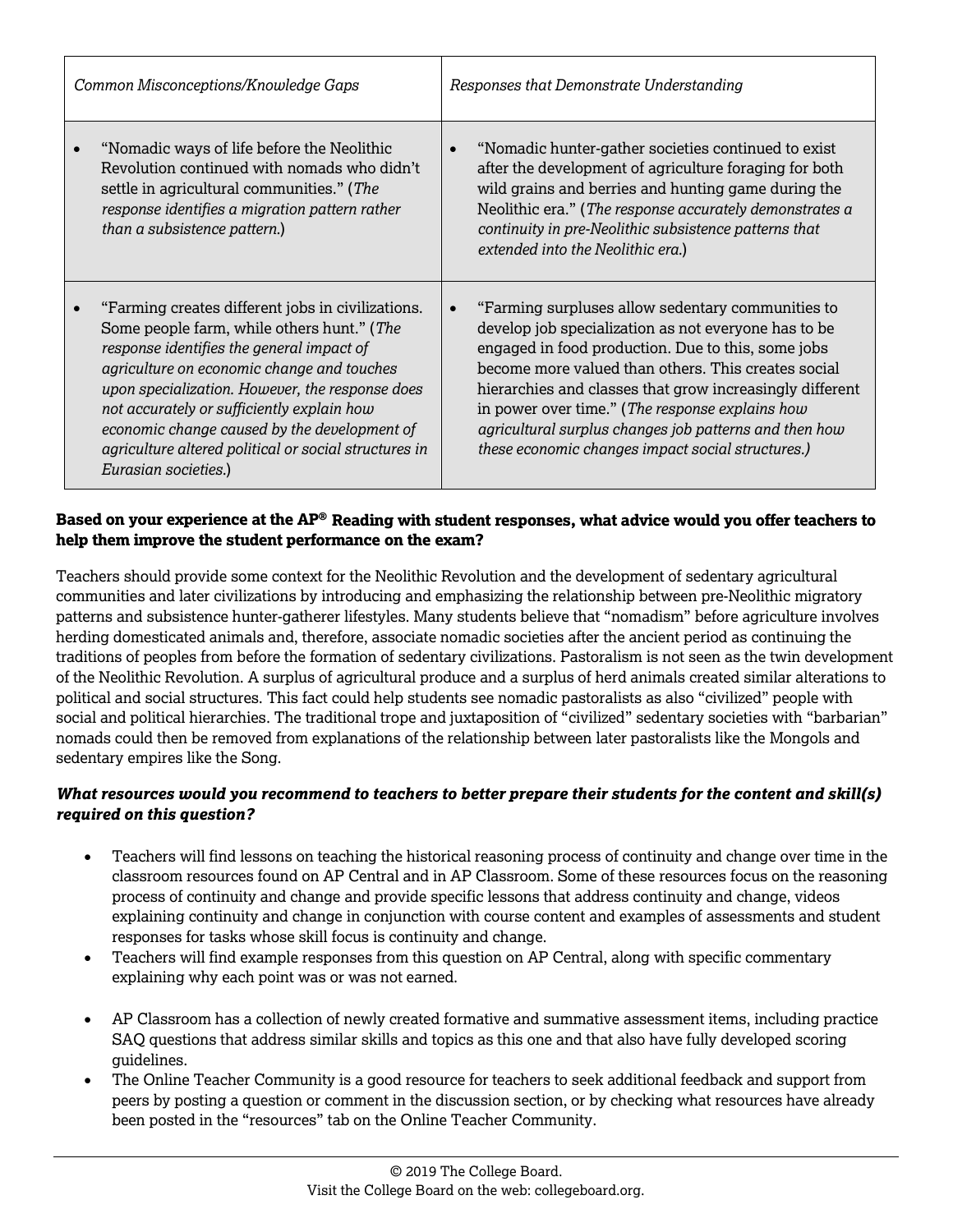• The instructional section of the AP World History Course and Exam Description offers another collection of resources for teachers that address each of the specific skills needed for the course. The section beginning on page 190-191 specifically addresses the historical reasoning processes and provides suggestions for instruction.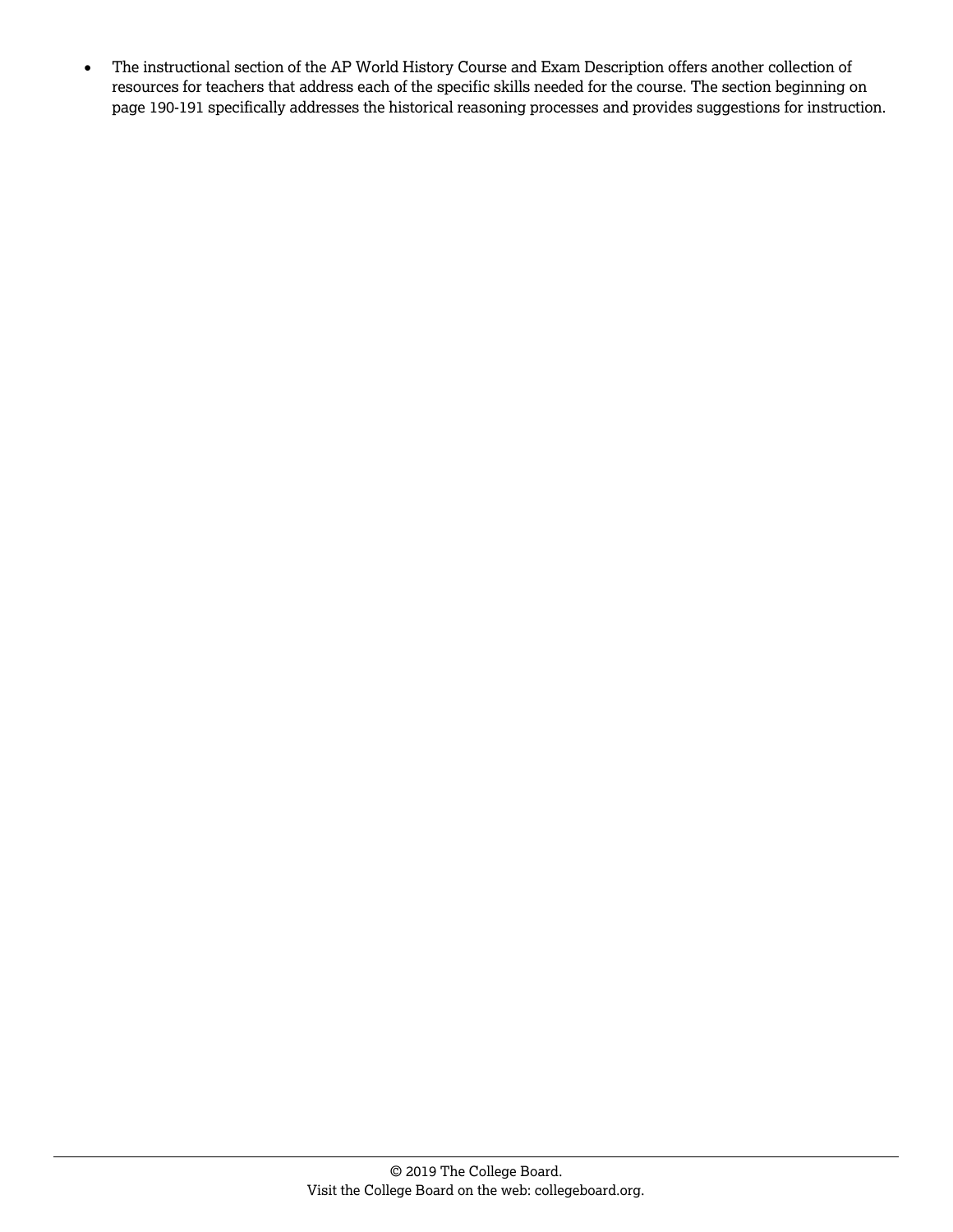**Question #4 Task:** Short Answer **Topic:** New Elites in the period 1750– 1900 **Max. Points:** 3 **Mean Score:** 1.00

#### *What were the responses to this question expected to demonstrate?*

For this short-answer question, students were expected to identify economic changes that led to the formation of new elites in the period 1750–1900. Students were also expected to explain how the traditional elites, despite economic change, remained in power in the period 1750–1900. Finally, students were expected to explain how the formation of the new elites led to the emergence of a new ideology in the period 1750–1900. The question addressed Key Concepts 5.1 and 5.2 in the AP World History Curriculum Framework and the historical reasoning skills of Contextualization, Causation, and Continuity and Change.

#### *How well did the responses address the course content related to this question? How well did the responses integrate the skills required on this question?*

• Students were generally able to identify capitalism and industrialization as the economic changes that led to the formation of new elites in the period 1750–1900. Many responses did a good job in explaining how traditional elites such as monarchs and aristocrats remained in power by taking advantage of their existing wealth and political status in the period 1750– 1900. In addition, many students demonstrated appropriate understanding of how economic changes facilitated the formation of new elites that led to the emergence of socialist ideology.

#### *What common student misconceptions or gaps in knowledge were seen in the responses to this question?*

• Many students struggled with periodization as they inaccurately identified economic changes and ideologies that took place outside of the time period. Some responses inaccurately cited the Columbian Exchange and the development of the transatlantic slave trade as economic changes. Students also misidentified the Enlightenment and Fascism as ideologies that developed in the period 1750–1900. Some students misunderstood the term "elite," as they referred to countries as elites rather than individuals or social groups.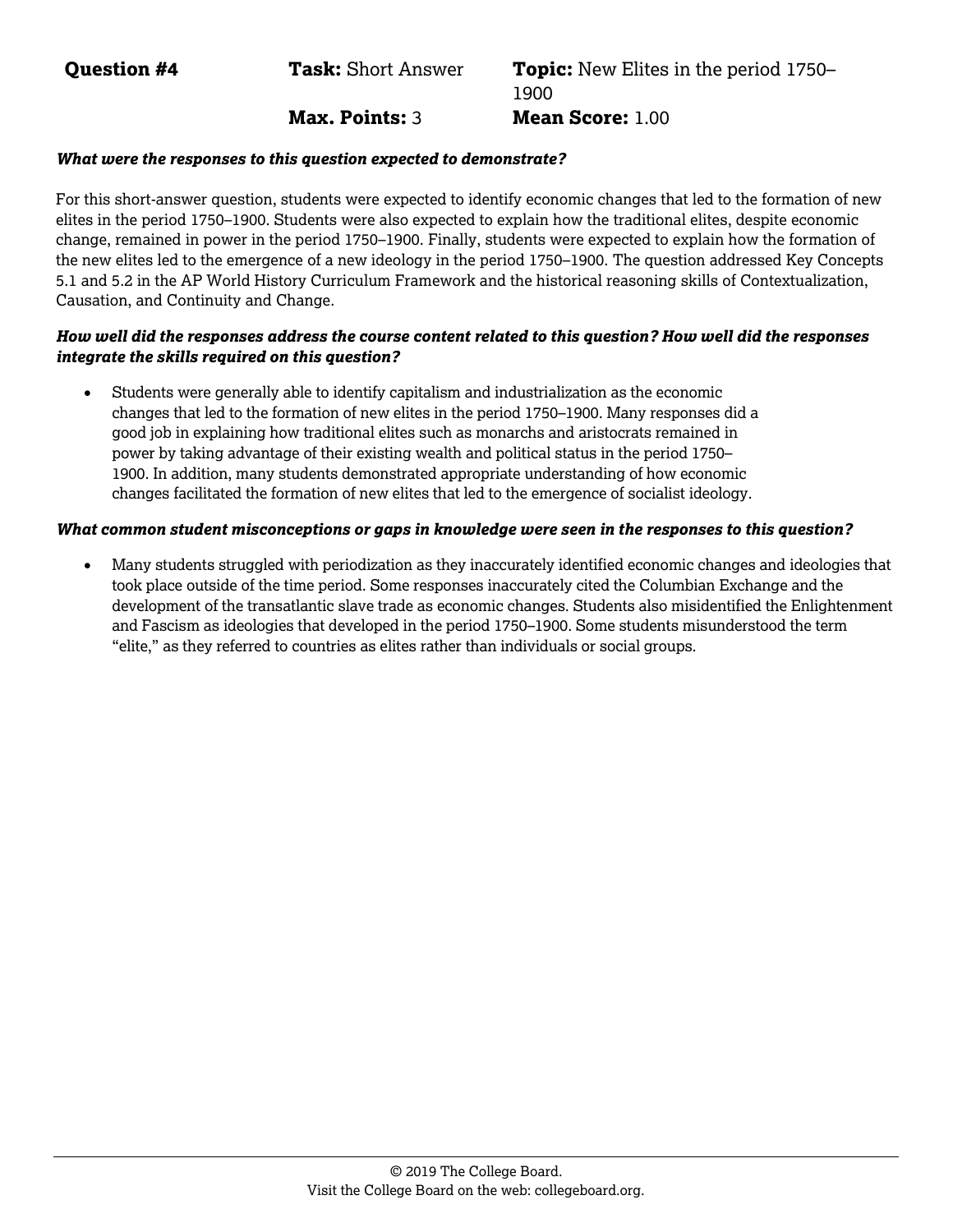| Common Misconceptions/Knowledge Gaps                                                                                                                                                                                                                                                                                                                                                                                                                                      | Responses that Demonstrate Understanding                                                                                                                                                                                                                                                                                                                                                                                                                                                                                                                                                                                                                                                                   |  |
|---------------------------------------------------------------------------------------------------------------------------------------------------------------------------------------------------------------------------------------------------------------------------------------------------------------------------------------------------------------------------------------------------------------------------------------------------------------------------|------------------------------------------------------------------------------------------------------------------------------------------------------------------------------------------------------------------------------------------------------------------------------------------------------------------------------------------------------------------------------------------------------------------------------------------------------------------------------------------------------------------------------------------------------------------------------------------------------------------------------------------------------------------------------------------------------------|--|
| "However, countries such as China<br>$\bullet$<br>were still powerful despite closing off<br>from the rest of the world. Their<br>sense of nationalism gave them an<br>advantage that other countries didn't<br>have." (The response tries to explain<br>why a country, rather than a group of<br>people, retained its power despite<br>economic change. Even if the claim<br>made in the response was accurate, the<br>response would not have addressed the<br>prompt.) | "Industrialization led to the formation of<br>$\bullet$<br>new elites on the global level. Despite<br>economic change, traditional elites, like<br>aristocrats, still maintained power because<br>they were largely unaffected by this new<br>economic order. Those with social status<br>derived it through family lineage, which<br>didn't conflict with economic change. Elites<br>still had control over politics and<br>government, and utilized their connections<br>to those in control to ensure that their way<br>of life would not come to an end." (The<br>response explains the factors that allowed<br>aristocrats to maintain their power despite<br>economic change.)                       |  |
| "Enlightenment ideas grew<br>immensely as new people came into<br>power." (the response does not specify<br>an ideology that emerged from the<br>Enlightement, such as nationalism. In<br>addition, the response provides an<br>identification rather than an<br>explanation.)                                                                                                                                                                                            | "The formation of elites thanks to<br>$\bullet$<br>industrialization and capitalism i.e. industry<br>barons, prompted the emergence of<br>communism and socialism. These<br>ideologies were a response to the<br>inequalities propagated by the capitalist-<br>industrialist system, in which workers<br>slaved for meager wages and did not share<br>in the wealth they were exploited for. Ideas<br>like socialism and communism promoted<br>economic and social equality between the<br>classes, an idea that appealed to many in<br>the poorer end of society." (The response<br>explains how socialism and communism<br>emerged in response to economic inequalities<br>caused by industrialization.) |  |

• Teachers should integrate skill-building exercises with student development of content knowledge. Many students knew correct information about industrialization but were unable to appropriately deploy that historical knowledge relative to the question asked and the skill associated. When teaching contextualization, teachers should differentiate between evidence and context. Teachers should also conclude units by having students brainstorm about how the events and themes they have covered will potentially inform developments in the next time period. Teachers should emphasize chronology and periodization over dates to ensure students have a mastery of the general "flow" of history. Teachers should distribute a set of events and developments and have students put them in proper chronological order, while also being attentive to how they are associated with the specific themes of the AP World History course. Students also need to practice making specific connections between events and developments to avoid overgeneralizing about change.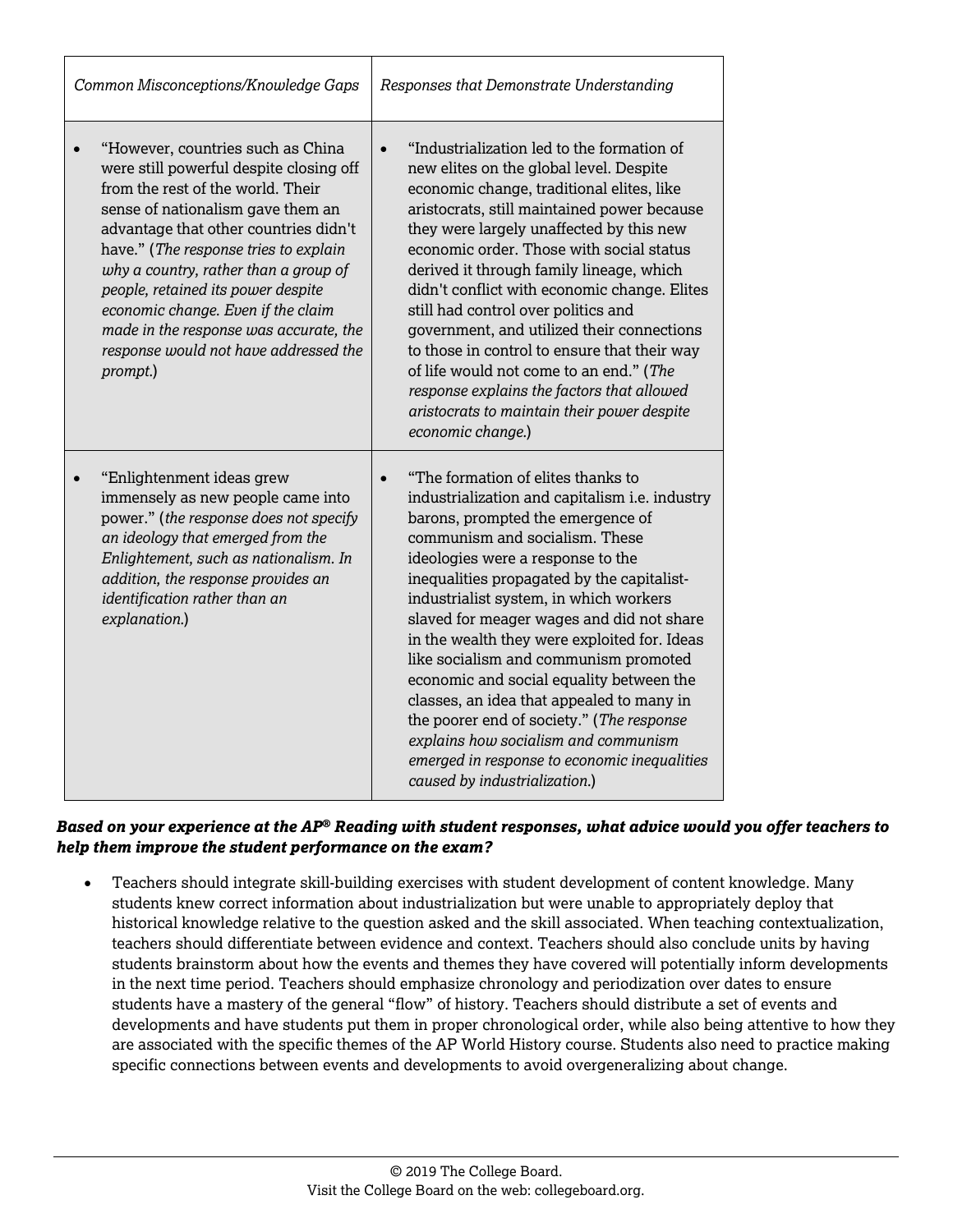- Teachers will find example responses from this question on AP Central, along with specific commentary explaining why each point was or was not earned.
- AP Classroom has a collection of newly created formative and summative assessment items, including practice SAQ questions that address similar skills and topics as this one and that also have fully developed scoring guidelines.
- The Online Teacher Community is a good resource for teachers to seek additional feedback and support from peers by posting a question or comment in the discussion section, or by checking what resources have already been posted in the "resources" tab on the Online Teacher Community.
- The instructional section of the AP World History Course and Exam Description offers another collection of resources for teachers that address each of the specific skills needed for the course. The section beginning on page 190-191 specifically addresses the historical reasoning processes and provides suggestions for instruction.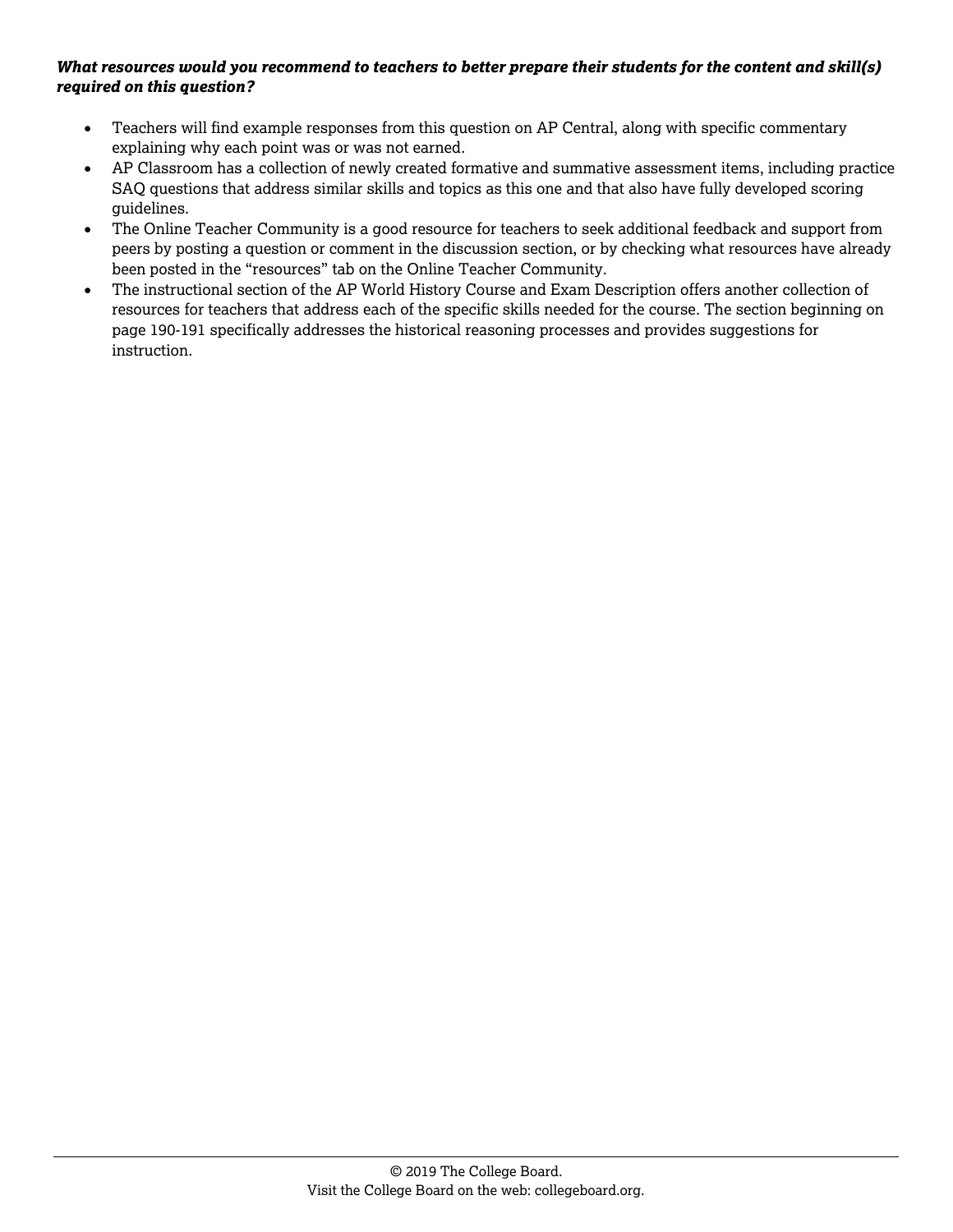#### **Question #1 Task:** Document Based **Ouestion Topic:** The Portuguese and Indian Ocean Trade **Max. Points:** 7 **Mean Score:** 2.28

#### *What were the responses to this question expected to demonstrate?*

The intent of this question was to assess students' ability to articulate and defend an argument based on evidence within historical documents. This Document-Based Question (DBQ) asked students to evaluate the extent to which the Portuguese transformed maritime trade in the Indian Ocean in the sixteenth century. The question addressed Key Concepts 4.1, 4.2, and 4.3 of the AP World History Course Framework, notably the early modern expansion of transoceanic voyaging and the changes brought to Indian Ocean trading networks with the establishment of a Portuguese trading-post empire. The question also addressed the use of mercantilist practices and armed trade for profit and for the reinforcement of state power, as well as fluctuations in the relative political and economic power of elite groups. The question provided opportunities for students to demonstrate all four of the historical reasoning skills, with a central focus on the skill of explaining Continuity and Change over Time. Responses were also expected to demonstrate the disciplinary practices of Analyzing Historical Evidence (primary sources) and Argument Development. The six text-based documents provided evidence of trade relationships as interpreted by local Malabar Coast residents (merchants and scholars), as viewed from a European perspective (Portuguese government officials as well as a private trader), and as seen by a Sumatran ruler. The final document was an image of an artifact illustrating the Portuguese luxury-goods trade in the Indian Ocean. Responses were expected to evaluate these various primary sources, to add additional relevant historical detail, and to utilize the pieces of evidence singly and in combination to support and qualify a historical argument, as well as to contextualize that argument within broader historical developments.

#### *How well did the responses address the course content related to this question? How well did the responses integrate the skills required on this question?*

Students were generally able to identify at least one significant impact of the arrival of the Portuguese on maritime trading patterns in the Indian Ocean and that allowed many responses to earn the thesis point. Students also often exhibited knowledge of both Indian Ocean and broader transoceanic patterns of trade and empire-building in the early modern period, such as Iberian Atlantic conquests and the Portuguese model of trading-post empire.

Most responses successfully described historically relevant information from at least three documents, although a significant portion of the responses did not expand their use of these documents beyond a simple description. Many students were able to use at least six of the documents as evidence in support of claims or arguments about the Portuguese impact in the Indian Ocean. Responses often used topic sentences to link the relevant information from the documents to a historically defensible argument. And although a large minority of responses treated each document separately, many responses used multiple documents in pairings or groupings to collaborate evidence in support of a claim or an argument. Notably, documents 1 and 2 (both about Portuguese displacement of Muslim traders in and near Calicut) were frequently used together, as were documents 4 and 5 (both about Portuguese extortion and militarization of trade).

Credit for Evidence Beyond the Documents was relatively rarely given, as many responses failed to mention additional information, used vague generalities without specific detail, or mentioned historically accurate facts without using them to extend a claim or argument about the impact of the Portuguese in the Indian Ocean. Sourcing of the documents was also relatively rare, as many responses omitted any attempt to evaluate credibility, limitations, point of view, or similar characteristics of the documents. Many of those who attempted to source a minimum of three documents limited their discussion to summaries or repetition of the source attribution information provided in the question without identifying the relevance of that information to authorial point-of-view or purpose, audience, or historical context. Many responses included a request for an additional document, seemingly unaware that the requirement to do so is no longer part of the task for the Document-Based Question. Finally, very few responses were able to demonstrate a complex understanding as part of the argument, which is to be expected given the nature of the sophisticated thinking required. Of the responses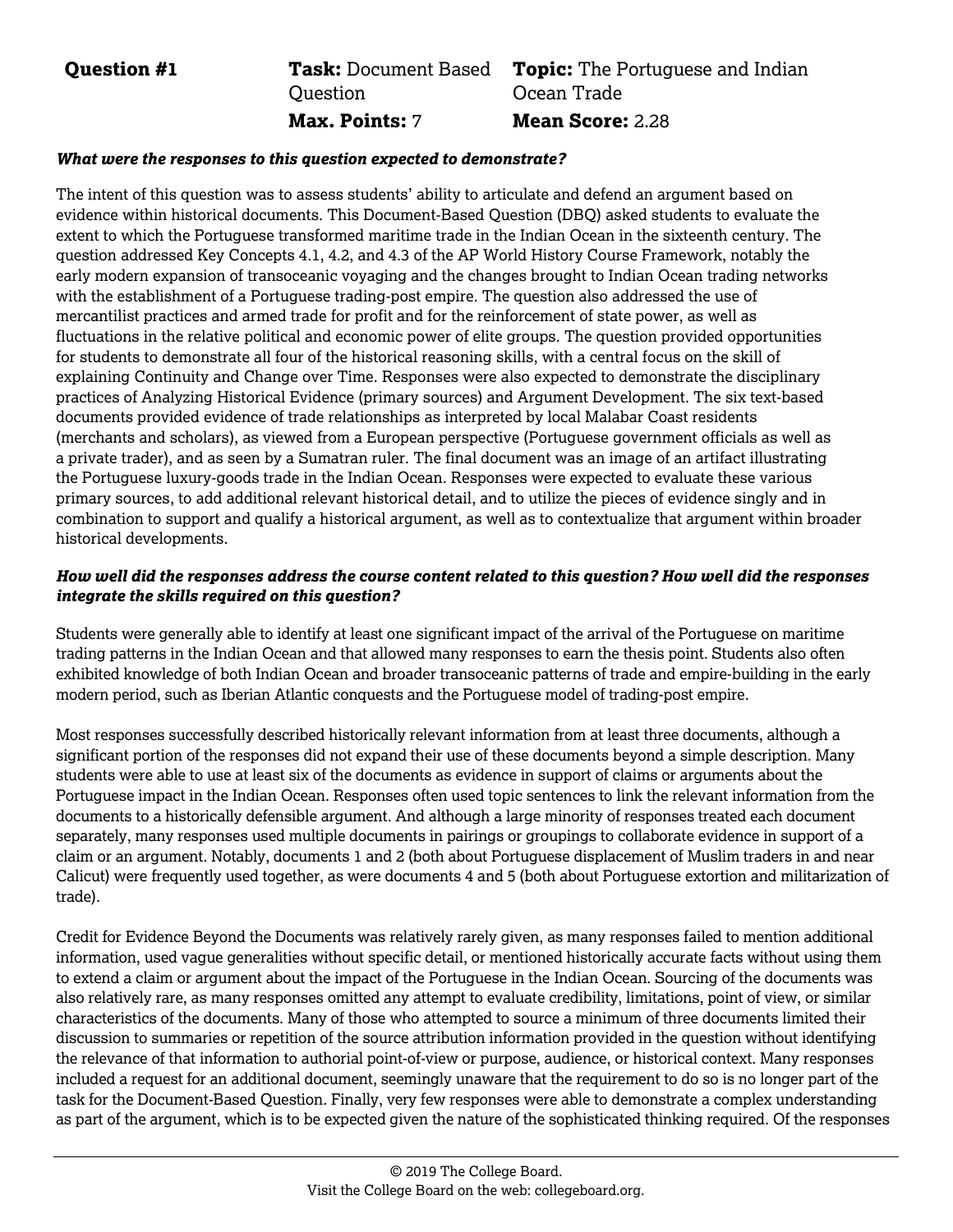that did earn the point for complex understanding, most did so by putting the documents in conversation with each other and making their argument with a thorough evidentiary use of the documents or relating the documents to each other through collaboration or qualification.

#### *What common student misconceptions or gaps in knowledge were seen in the responses to this question?*

Though students did seem to understand that the Portuguese gained control, many students did not show an awareness of resistance or negotiation or agency of other historical actors mentioned in the documents, such as the Malabar Coast traders, Ottoman forces, or Indonesian states. Many students had difficulty with various aspects of Document 3 (the Portuguese recommendation against free trade with the Ottoman Empire); many misread it as supporting free trade, and many others simply did not seem to understand the Ottoman relationship to the Indian Ocean. Similar difficulties affected students' interpretation of Document 6 (the Venetian commentary on spices); some misunderstood the economic reasoning that led suppliers to provide low-quality products to Portugal, and almost none exhibited understanding of the trade-intermediary role played by Middle Eastern and Venetian merchants. Many students still seem confused about the relevance and level of detail expected when discussing evidence beyond the documents or in sourcing the documents.

| Common Misconceptions/Knowledge Gaps                                                                                                                                                                                                                                                                                                            | Responses that Demonstrate Understanding                                                                                                                                                                                                                                                                                                                                                                                             |  |  |
|-------------------------------------------------------------------------------------------------------------------------------------------------------------------------------------------------------------------------------------------------------------------------------------------------------------------------------------------------|--------------------------------------------------------------------------------------------------------------------------------------------------------------------------------------------------------------------------------------------------------------------------------------------------------------------------------------------------------------------------------------------------------------------------------------|--|--|
| "After reaching the Indian Ocean<br>with its merchants, Portugal came in<br>and took over the spice trade in<br>Calicut, totally driving all the other<br>merchants out." (The attempted<br>document analysis ignores evidence<br>from the documents which leads it to<br>make an oversimplified and historically<br><i>inaccurate claim.</i> ) | "Although Portugal gained significant<br>power at Calicut and other trade ports<br>around the Indian Ocean, earlier groups of<br>Hindu and Muslim merchants also<br>continued to operate in the area." (The<br>statement successfully uses evidence from the<br>documents to support an argument relevant to<br>the prompt.)                                                                                                         |  |  |
| "The historian al Sageer wrote about<br>Portugal's takeover of trade in his<br>'address to southern Indian Muslims'<br>around 1570. His intended audience<br>was Muslims in southern India." (The<br>attempt at document merely restates<br>parts of the source attribution for<br>Document 5 that is provided in the<br>question.)             | "As a Muslim himself, al Sageer might<br>understandably be inclined to cast the<br>Catholic Portuguese in a more negative<br>light, perhaps trying to build Indian unity<br>and resistance in the face of increasing<br>European presence." (The statement<br>effectively analyzes the sourcing of Document<br>5, explaining how the author's point of view<br>and/or purpose may have influenced his<br>arguments in the document.) |  |  |

### *Based on your experience at the AP® Reading with student responses, what advice would you offer teachers to help them improve the student performance on the exam?*

Many students would benefit from repetitive practice explicitly linking evidence within a document to an argument or claim. Even a mechanical or formulaic structure will help to build the habit of actually using the document *as evidence* of a claim, rather than simply summarizing it.

Similarly, more advanced students who can already deploy documentary evidence for the purpose of developing and substantiating an argument should practice sourcing analysis, with particular emphasis linking the identification of the audience and purpose of a document to evaluating the relevance or credibility of the document's claims or arguments.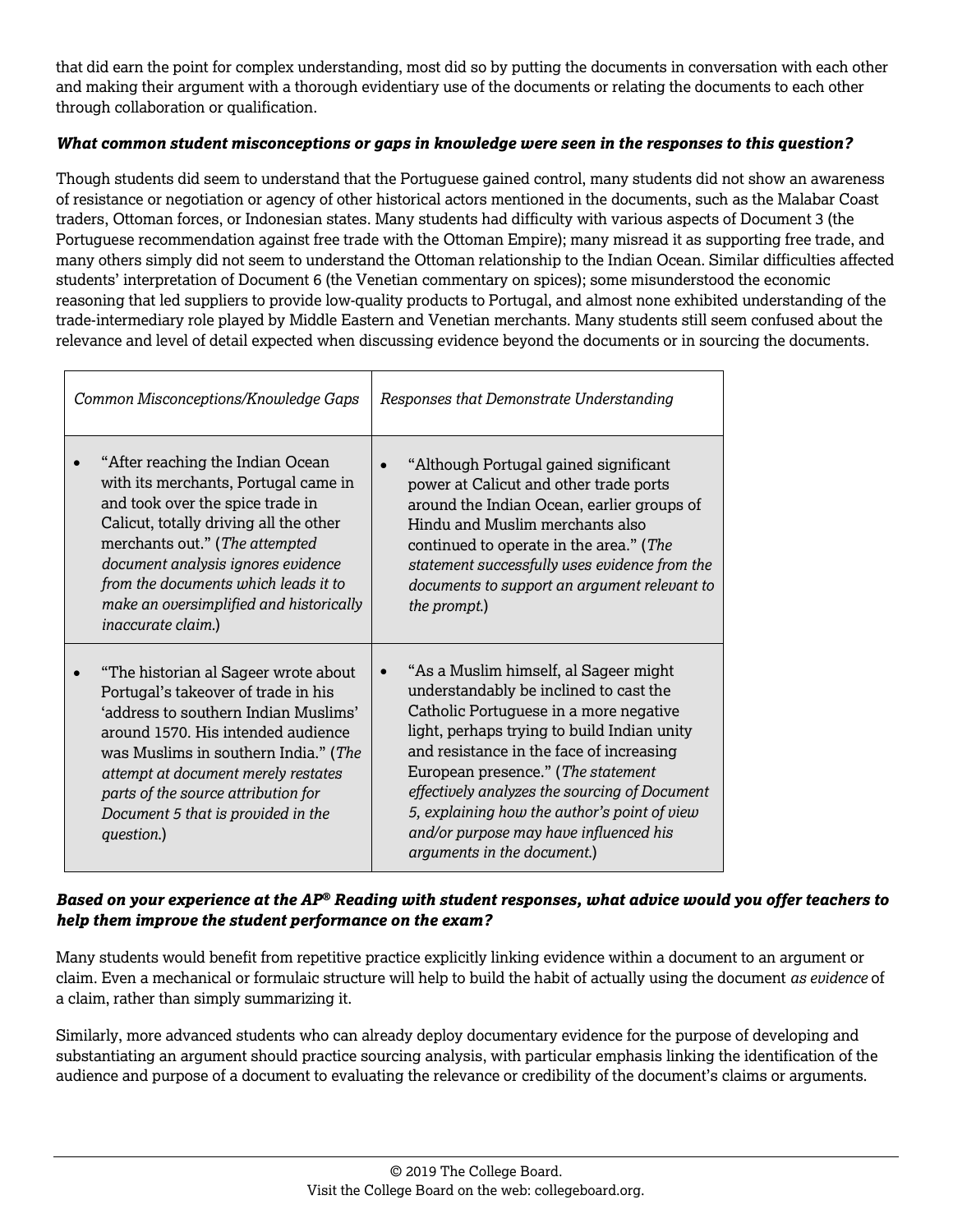One other simple practice that could be reinforced for all levels of student is to be certain to include all 7 documents in the course of the response. Too many students are writing relatively effective essays but neglecting one or two pieces of evidence so that they risk failing to show their true capabilities.

The most advanced students would probably do best to practice building more complex arguments. Thesis-writing exercises that use the phrasing "to what extent" will help students gain the habit of using precisely nuanced and qualified arguments. Any causation discussion should insist that students identify two or more causes for any historical development whenever possible, to help develop the sophisticated and divergent thinking that is at the heart of complex understanding. Documents should be addressed within the student's response in relation to their collaboration, qualification or contradiction of specific claims within the overall argument. Students should practice organizing their essays matching documents to claims as opposed to addressing each document in the order presented on the exam.

- DBQ practice questions for teachers to use as formative assessment pieces are now available as part of the collection of new resources for teachers for the 2019 school year. These resources begin with scaffolded questions that represent what students are ready for at the beginning of the school year and present an increased challenge as teachers and students progress through the course. These resources are available on AP Classroom and both question types and topics can be specifically searched to fine the new collection of DBQ practice questions and the fully developed scoring guidelines that accompany each question.
- Teachers will find lessons on teaching the skills necessary for success on the Document Based Question in the online modules and resources, linked on AP Central and in AP Classroom. There are resources that focus on the Analyzing Evidence practices that are central to the DBQ and that contain specific lessons addressing analysis of evidence of a variety of formats; videos explaining this in conjunction with course content from the period, and examples of assessments and student responses for tasks whose focus is the DBQ.
- Teachers will find example responses from this question on AP Central, along with specific commentary explaining why each point was or was not earned.
- Additional resources to support instruction of the "complex understanding" scoring point (the 'complexity' component of the historical skill of argumentation) have been created and are included in the collection of resources available to teachers in AP Classroom. Presentations to provide further resources on this point have taken place throughout the year that have included specific examples and teaching strategies that will be of help to teachers. Information and resources from these will be available online afterwards on the Online Teacher Community site.
- The instructional section of the AP World History Course and Exam Description offers another collection of resources for teachers that addresses each of the skills needed for the DBQ. The section beginning on page 182 addresses the different historical skills students will need to employ for success on this type of question with explanation and with suggestions for instruction.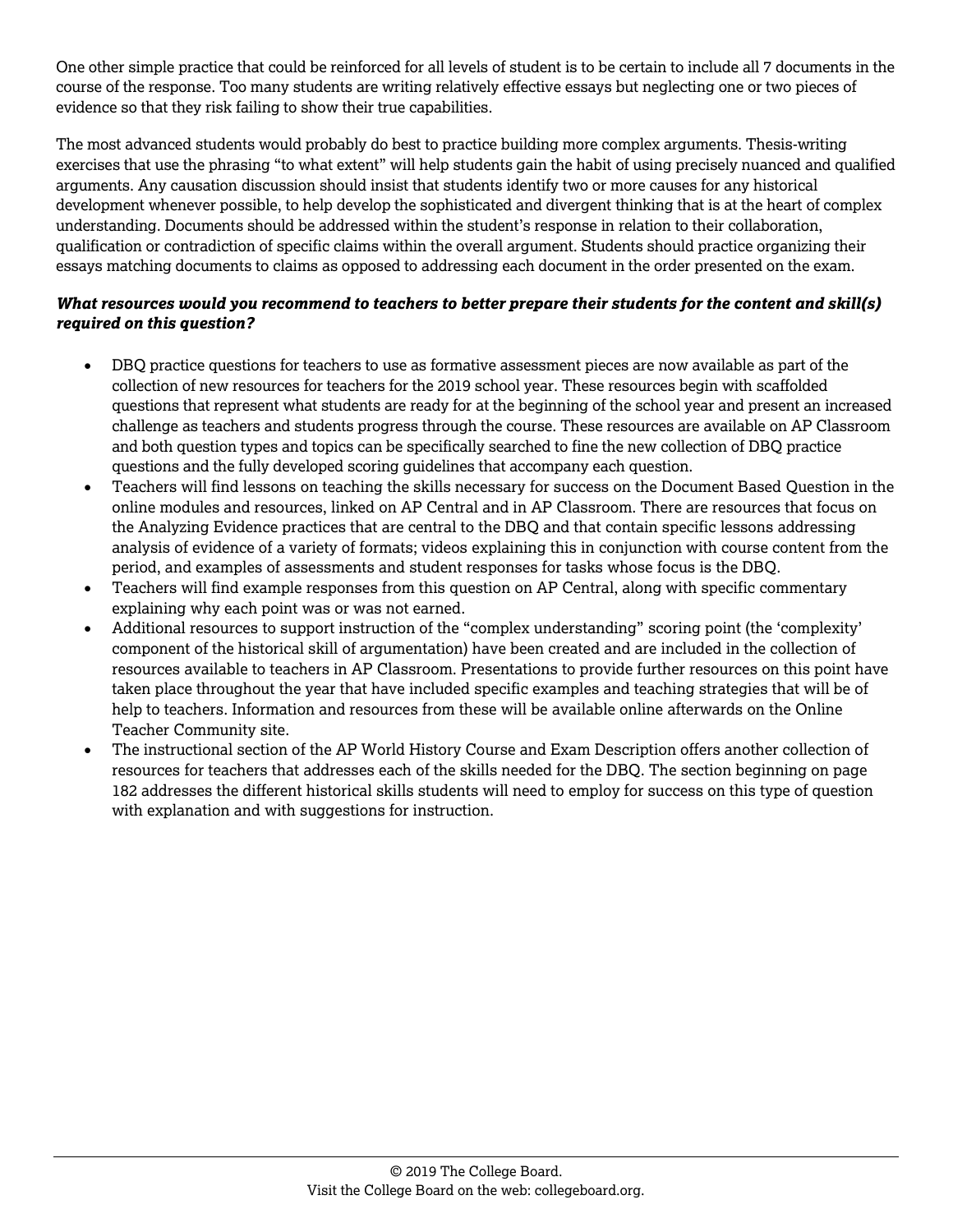**Question #2 Task:** Long Essay **Ouestion Max. Points:** 6 **Mean Score:** 1.61

# **Topic:** Empires and Increasing Trade, 600 B.C.E. to 600 C.E.

#### *What were the responses to this question expected to demonstrate?*

Responses to this question were expected to demonstrate students' knowledge of the agency and role of empires and empire-building in the increase in trade from 600 B.C.E. to 600 C.E. The question addressed Key Concepts 2.3.I, 2.3.II, and 2.3.III of the AP World History Curriculum Framework. Students were expected to address the means by which states facilitated the expansion of trade through policies, administration, infrastructure development, and the provision of security. Responses were to address one or more specific empires in the period. The question tested students' ability to utilize multiple historical reasoning skills and disciplinary practices, specifically Argument Development, Contextualization, and Causation. While the question was focused upon causation, there were successful student responses that compared the roles that various rising empires played in increasing trade. There were also opportunities for responses to discuss changes and continuities over time regarding the role of empires in increasing trade. The question was broadly constructed geographically and was open to multiple answers drawn from various regions and empires within the Classical Era.

#### *How well did the responses address the course content related to this question? How well did the responses integrate the skills required on this question?*

Students with knowledge of the appropriate periodization performed well on this question. This question drew from content clearly outlined in the course description and allowed students to discuss any of the Classical empires. Many students were able to identify a variety of imperial factors that facilitated trade with reference to specific empires. These factors included the provision of imperial security for trade (e.g. the Han Empire providing security along parts of the Silk Roads), state investment in infrastructure (e.g. Roman roads), and the state creation of uniform currencies, weights and measures, and language. Moreover, many students were able to explain the connection between state action and commercial expansion. However, in some cases, students did not present an appropriate level of specificity and instead offered claims that were overly generalized. For example, a number of responses discussed the role of roads in stimulating economic development, but without reference to a specific empire. Although a significant portion of the responses attempted to set their arguments in a historical context, many such efforts lacked specificity or a clear connection to the prompt. Most successful responses established contextualization either by addressing the rise of a specific empire or by discussing non-state factors that also contributed to trade within or prior to the Classical Period.

#### *What common student misconceptions or gaps in knowledge were seen in the responses to this question?*

Many students struggled to provide specific content that was relevant to the time period indicated in the prompt. Failure to identify specific empires in the Classical period was common. Quite a number of responses focused on out-of-period examples (e.g. the Mongol Empire or various Islamic empires and/or caliphates. Many responses also inverted the task in the prompt and wrote about the effects of trade on empires (rather than about the effects of empires on trade). Students frequently discussed course themes or historical that were not directly relevant to the prompt, specifically, religious and cultural diffusion and demographic movements along trade routes.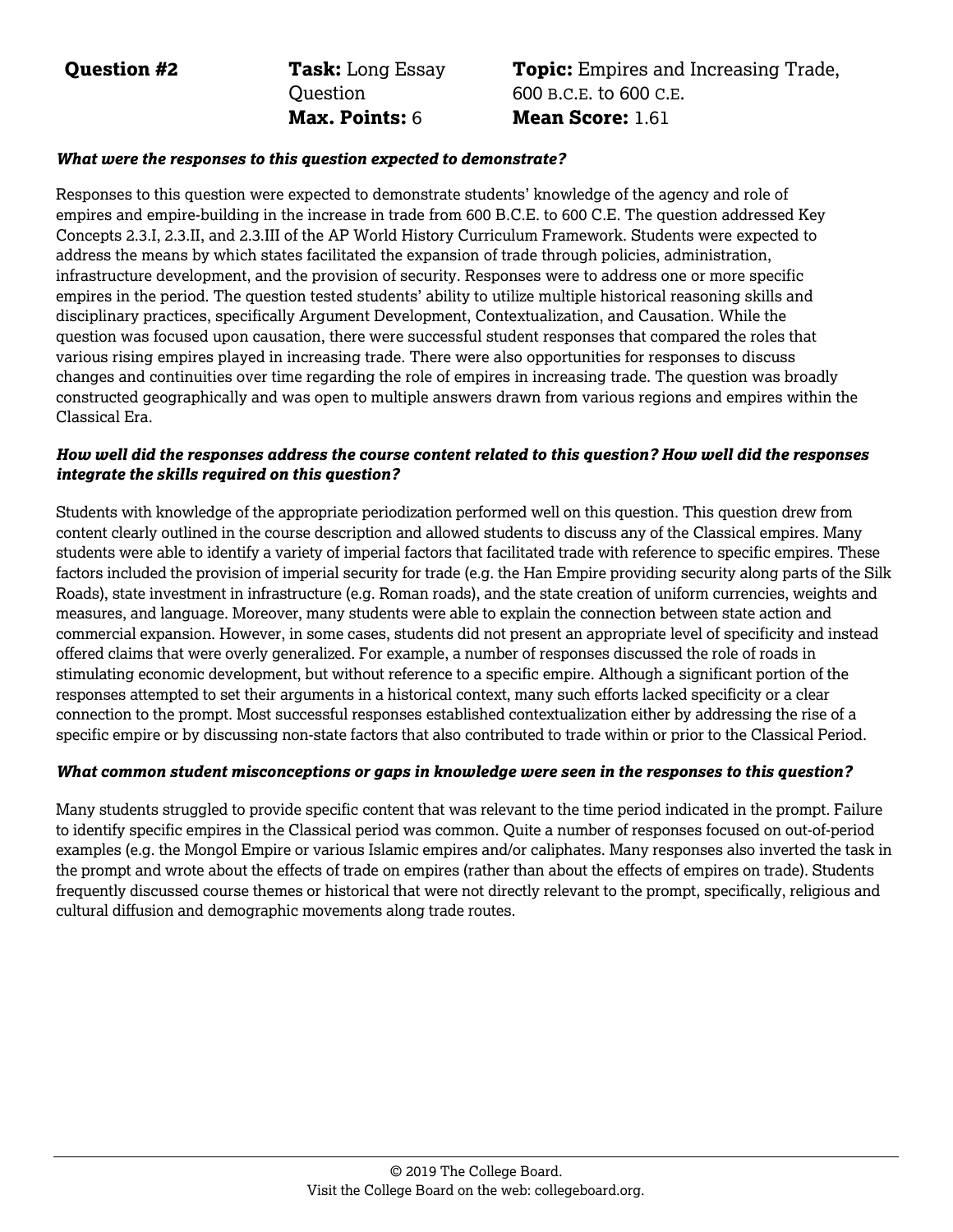| Common Misconceptions/Knowledge Gaps                                                                                                                                                                                                                                                                                                                                                                                                                                                                                                        | Responses that Demonstrate Understanding                                                                                                                                                                                                                                                                                                                                                                                                                                                                                                                                                                                                                                                                                                                                                    |  |
|---------------------------------------------------------------------------------------------------------------------------------------------------------------------------------------------------------------------------------------------------------------------------------------------------------------------------------------------------------------------------------------------------------------------------------------------------------------------------------------------------------------------------------------------|---------------------------------------------------------------------------------------------------------------------------------------------------------------------------------------------------------------------------------------------------------------------------------------------------------------------------------------------------------------------------------------------------------------------------------------------------------------------------------------------------------------------------------------------------------------------------------------------------------------------------------------------------------------------------------------------------------------------------------------------------------------------------------------------|--|
| "In the Classical era when nomadic<br>groups started to have agriculture<br>instead [of] hunting and gathering,<br>people became sedentary and created<br>civilizations that became empires,<br>therefore in the period 600 B.C.E. to<br>600 C.E. the rise of large scale<br>empires led to increases in region[al]<br>and transregional trade." (The<br>attempted contextualization is too<br>general and its connection to the<br>prompt is too tenuous.).                                                                                | "The Roman Republic would soon wage<br>$\bullet$<br>war against Carthage in a series of conflicts<br>called the Punic Wars. The conquest of<br>Carthage granted the Romans full control of<br>Sicily and lands in Spain and North Africa.<br>These important Mediterranean holdings<br>allowed for an ever-growing monopoly of<br>Roman trade in the region." (Successfully<br>places the argument about the role of Roman<br>territorial expansion on promoting trade in an<br>appropriate historical context.)                                                                                                                                                                                                                                                                            |  |
| "As ideas spread, religions blended,<br>philosophies were made. In a huge<br>empire like [R]ome, the philosophers<br>had philosophies coming from all<br>sorts of different ideas and places.<br>Religions changed and blended like<br>Christianity, which came from<br>Judaism and changed into what we<br>know today, people following the<br>preachings and teachings of the<br>[B]ible." (The attempt to offer evidence<br>pertains to cultural processes and is<br>not clearly linked to economic<br>exchanges or increases in trade.) | "Another change that increased trade was<br>$\bullet$<br>the creation of coins in Persia. Persian coins<br>made trade much easier because, instead of<br>bartering, one could fairly exchange goods<br>for a certain price. This change increased<br>trade because it made it safer to exchange<br>goods at a fair rate. Previous, as far back as<br>the Neolithic transition, trade had been<br>carried out through bartering, giving one<br>good for another. Currency made the<br>exchange much more efficient and simpler,<br>therefore increasing trade due to the<br>[policies of] the Roman and Persian<br>empires." (Offers specific evidence and uses it<br>to support an argument directly relevant to the<br>prompt - focus on economic developments<br>and increases in trade.) |  |

Teachers should emphasize location, chronology and periodization when covering content. Teachers need to use relevant instructional strategies for teaching correct chronology and periodization and have student practice identifying and categorizing events, perhaps through use of timelines (illustrated, electronic or physical). Teachers should spend time increasing students' awareness of how the AP World History themes intersect with one another as opposed to teaching them individually without interaction. In addition, students should have multiple opportunities to practice deconstructing a prompt. This is valuable, as the AP Histories' prompts may require a discussion of the relationship between different historical reasoning skills as opposed to focusing on one skill. In addition to content, students should be taught to employ the vocabulary needed in writing essays for each type of historical reasoning skill (cause, effect, change, continuity, similarities, differences, etc.). Teachers need to provide opportunities for students to write practice essays with attention given towards writing with clarity. Practice complexity as often as possible, possibly explaining it as an extension of the topic in "another way, another view, or another time."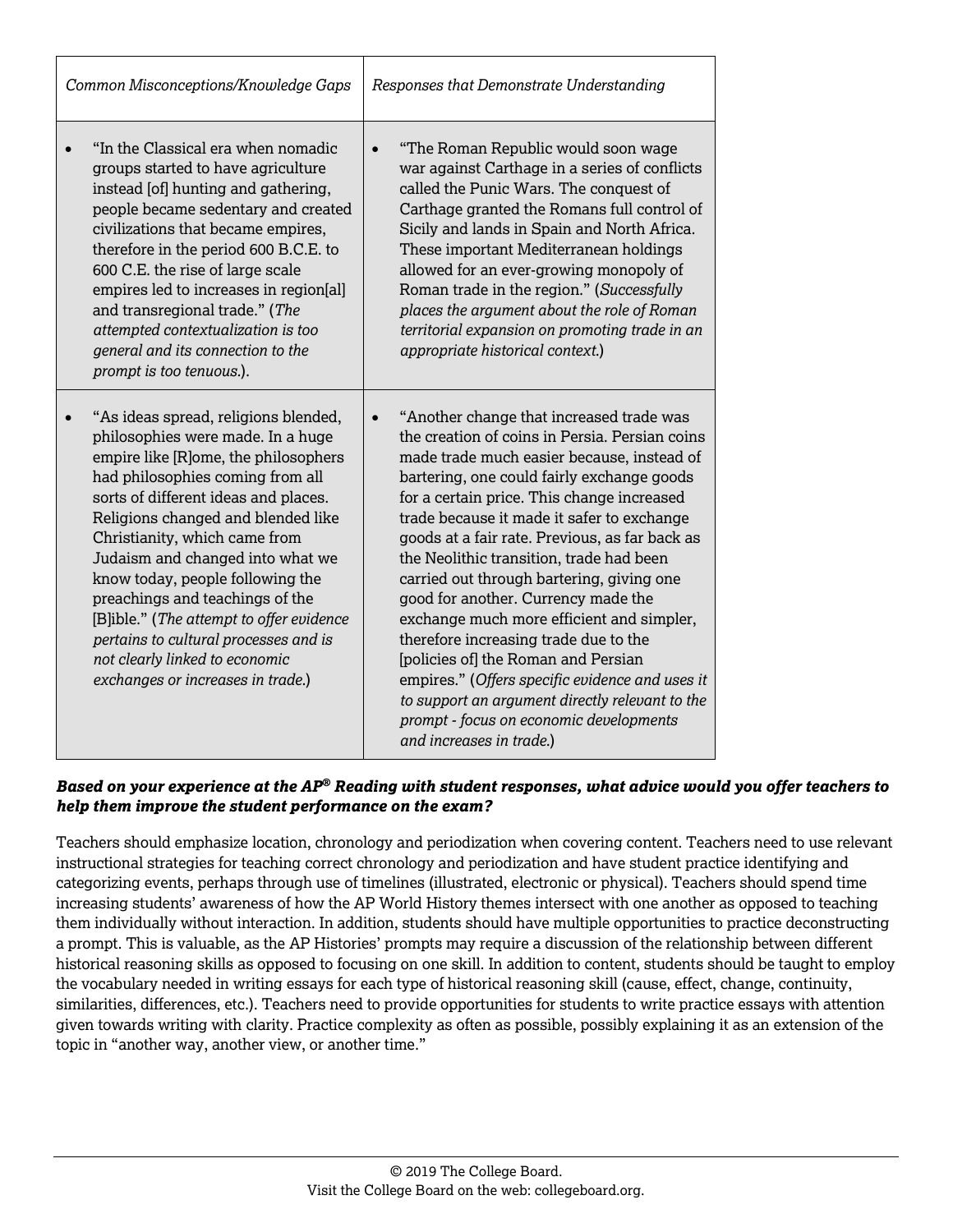- LEQ practice questions for teachers to use as formative assessment can be found in AP Classroom. These items begin with scaffolded questions that represent what students are ready for at the beginning of the school year and present an increased challenge as teachers move through the course. These resources are available on AP Classroom and specific question types and topics can be specifically searched to find the new collection of LEQ practice questions and the fully developed scoring guidelines that accompany each question.
- Teachers will find lessons on teaching the reasoning process of causation in the online resources linked AP Central and in additional resources linked on the Online Teacher Community. The resources contain specific lessons that address causation, videos explaining causation in conjunction with this period, and examples of assessments and student responses for tasks whose skill focus is causation.
- Teachers will find example responses from this question on AP Central, along with specific commentary explaining why each point was or was not earned.
- The Online Teacher Community is a good resource for teachers to seek additional feedback and support from peers by posting a question or comment in the discussion section, or by checking what resources have already been posted in the "resources" tab on the Online Teacher Community.
- The instructional section of the AP World History Course and Exam Description offers another collection of resources for teachers that address each of the specific skills needed for the course. The section on page 182 specifically addresses the skills required for LEQs and provides suggestions for instruction. This section is followed by a section that provides instructional suggestions for the reasoning processes.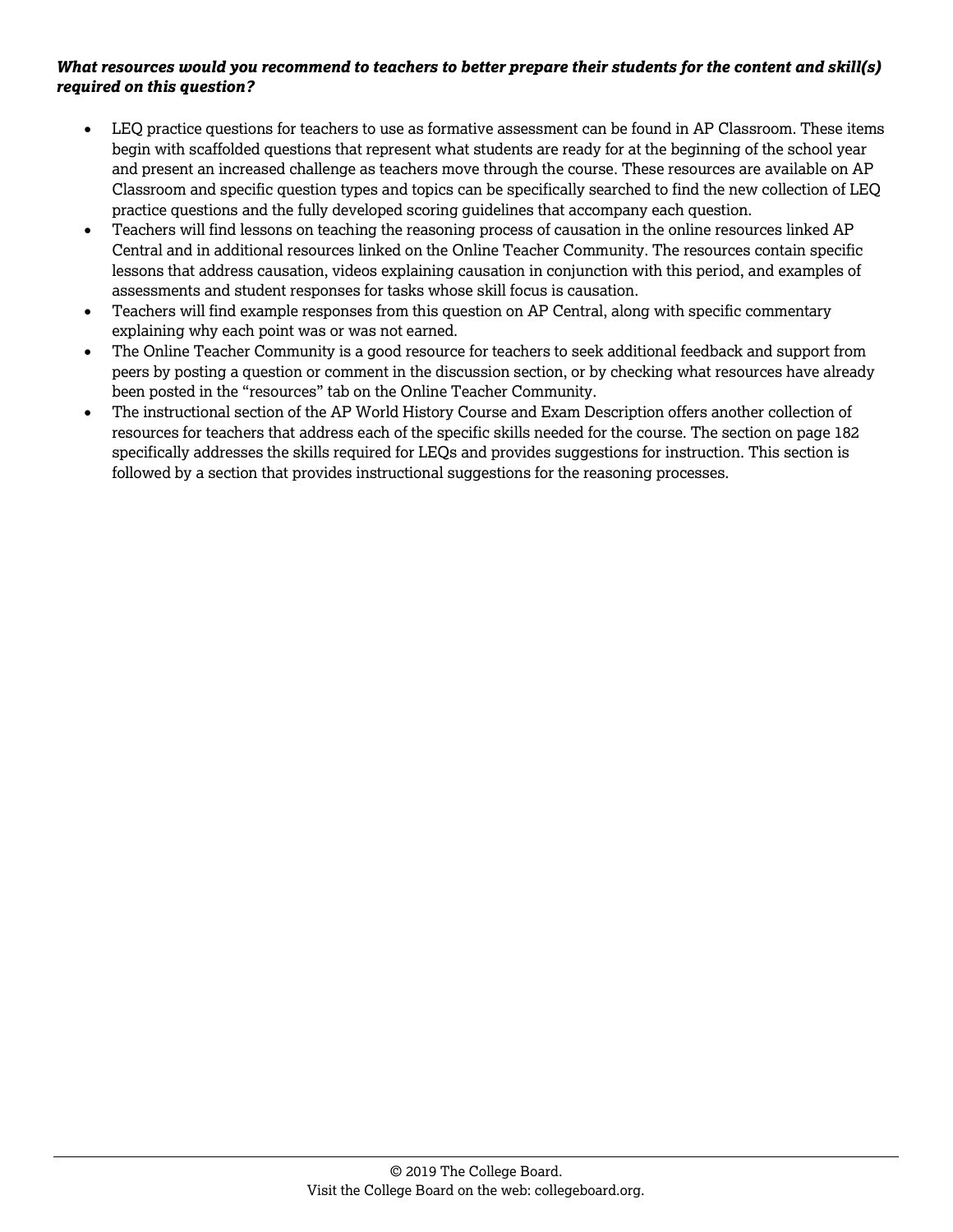**Question #3 Task:** Long Essay **Ouestion Max. Points:** 6 **Mean Score:** 1.36

# **Topic:** Technology and Economic Growth, 600 C.E. to 1400 C.E.

#### *What were the responses to this question expected to demonstrate?*

Responses to this question were expected to demonstrate students' knowledge of the technological developments in the years 600 C.E. to 1450 C.E. that impacted economic growth. The question addressed Key Concepts 3.1.I, 3.3.II, and 3.3.III from the AP World History Curriculum Framework. The question primarily tested students' ability to deploy the historical reasoning skills of Causation and Contextualization and the history disciplinary practice of Argument Development. Students were not, however, limited to using the skill of causation as there were opportunities to demonstrate historical understanding by comparing the relative impacts of a variety of technological developments in different areas (e.g., navigational technologies compared to overland travel technologies) or technological developments in different regions (e.g., the impact of technological developments in China compared to the impact of technological developments in Europe). The question was open geographically to allow responses from multiple areas, with a specific chronological tie to the Post-Classical Era.

#### *How well did the responses address the course content related to this question? How well did the responses integrate the skills required on this question?*

While many students performed well on this question, others struggled to identify and use historical evidence relevant to the chronological framework of 600 C.E.–1450 C.E. Students who chose Question 3 overwhelmingly developed essays that addressed navigational and transportation technologies as their key focus, and the majority of the essays focused on the impact of these technologies on trade in the Indian Ocean or over land across Eurasia. Students were generally successful in creating thesis statements, despite the fact that some level of specificity was required beyond the simple umbrella terms of "economic innovations" or "maritime technologies." Many responses identified specific technological innovations, including the compass, astrolabe, and lateen sails, as factors contributing to economic or commercial growth in this period. New financial, agricultural, or commercial practices such as the use of flying money or credit in China, the implementation of the three-field system, the impact of the horse collar in Europe, or the role of camel domestication and camel caravans in Sub-Saharan Africa were also frequently cited as evidence and were generally credited under a broad interpretation of the term "technological." Students struggled slightly, however, with deploying their evidence to support claims or arguments (as opposed to merely stating or listing them). A significant minority of students were able to explain the impact of a specific technology upon trade within the appropriate time period and earned the Historical Reasoning point. However, the great majority of students struggled to earn the point for demonstrating historical complexity.

#### *What common student misconceptions or gaps in knowledge were seen in the responses to this question?*

Many responses discussed the importance of technology in general without connecting it to economics. Others struggled to provide accurate historical evidence from within the time period 600 C.E.–1450 C.E. A significant percentage of the responses, lured by the date of 1450 C.E., erroneously discussed the Columbian Exchange as an innovation that impacted economies in both the "New World" and the "Old World." Unfortunately, this approach sometimes led to entire responses that addressed out-of-period material. Contextualization attempts were sometimes too vague or general, or lacked any relevant connection with the prompt. Many students simply made no attempt to contextualize either technological or economic developments within or before the period 600 C.E.–1450 C.E. Successful contextualization attempts often entailed explaining the development of specific trading communities or networks.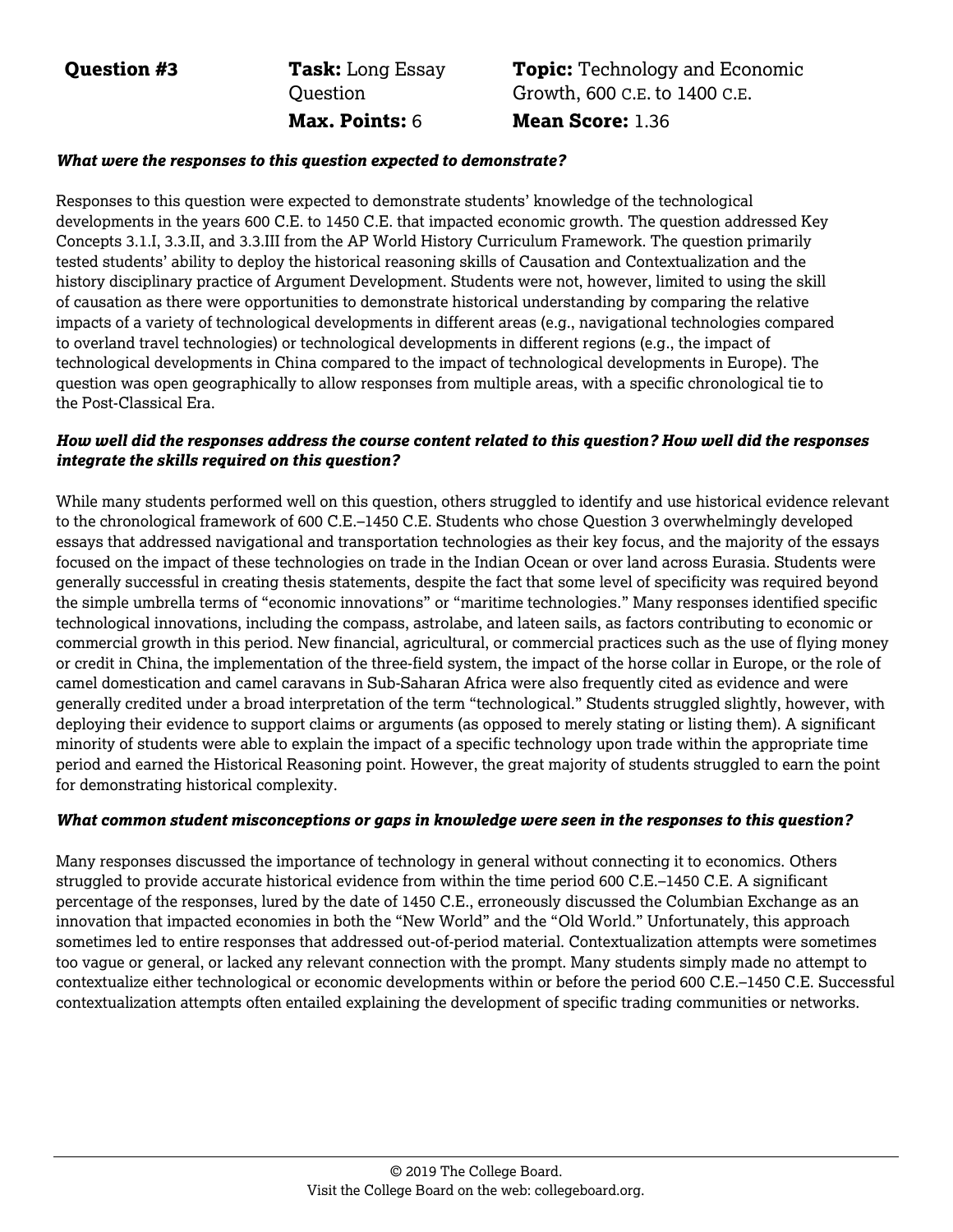| Common Misconceptions/Knowledge Gaps                                                                                                                                                                                                                                                                                                                            | Responses that Demonstrate Understanding                                                                                                                                                                                                                                                                                                                                                                                                                                                                                                                                                                                                                                                                                                      |  |
|-----------------------------------------------------------------------------------------------------------------------------------------------------------------------------------------------------------------------------------------------------------------------------------------------------------------------------------------------------------------|-----------------------------------------------------------------------------------------------------------------------------------------------------------------------------------------------------------------------------------------------------------------------------------------------------------------------------------------------------------------------------------------------------------------------------------------------------------------------------------------------------------------------------------------------------------------------------------------------------------------------------------------------------------------------------------------------------------------------------------------------|--|
| "Trade has always been an important<br>part of human society. Trade not only<br>helps goods spread throughout the<br>world but it also helps with cultural<br>diffusion and economic growth." (The<br>attempted contextualization is<br>unsuccessful because of the lack of<br>specificity.)                                                                    | "At the start of the period 600 to 1450 C.E.,<br>$\bullet$<br>the classical empires of world history such<br>as Greece, Rome, and Persia collapsed,<br>ushering in post-classical societies,<br>however at the same time, trade routes<br>throughout Eurasia flourished as the large<br>scale empires had prompted and increased<br>the use of profitable trade routes such as the<br>Indian Ocean trade and the Silk Road."<br>(Successfully relates the historical<br>background of the transition to post-classical<br>states and societies to the topic of trade and<br>trade routes.)                                                                                                                                                    |  |
| "Following the voyage of Christopher<br>Columbus, many new food<br>innovations were introduced into the<br>trade. New items like corn and<br>potatoes were introduced to Europe<br>and livestock was introduced to the<br>Americas." (The attempt to offer<br>evidence is unsuccessful because it<br>falls outside the time period specified in<br>the prompt.) | "The compass, which came from China and<br>allowed sailors to navigate, combined with<br>the Lateen Sails which developed in the<br>Indian Ocean and allowed ships to<br>maneuver more easily were both important<br>innovations. They allowed ship captains to<br>plan their voyages more accurately, which<br>allowed them to expand their trade base.<br>Within a few short years of 1450<br>Christopher Columbus and his men set out<br>using the compass to try to find a shorter<br>route to China and India for Spain's trade.<br>They weren't successful, but did establish a<br>new trade base in the Americas, all because<br>of the compass." (The evidence offered is<br>correct for the time period specified in the<br>prompt.) |  |

One of the biggest overarching issues observed is that students appear to learn information in an overly compartmentalized manner. They seem to focus on specific units of study, rather than developing an all-encompassing chronology of events with a concrete sense of the periodization that frames and organizes the AP World History course. As a result, while many students could articulate how technological innovations affected trade, they often did so with historical evidence and examples associated with a different time period than that specified in the prompt. One activity in the classroom that will address this problem is to use timelines throughout the year. Consider creating a large timeline in the classroom and have students add to it as the year progresses, or have students create and keep personal timelines with key major events aligned to the AP World History periodization scheme. The most important thing is to continually revisit the overall chronology to make sure students are aware of course periodization.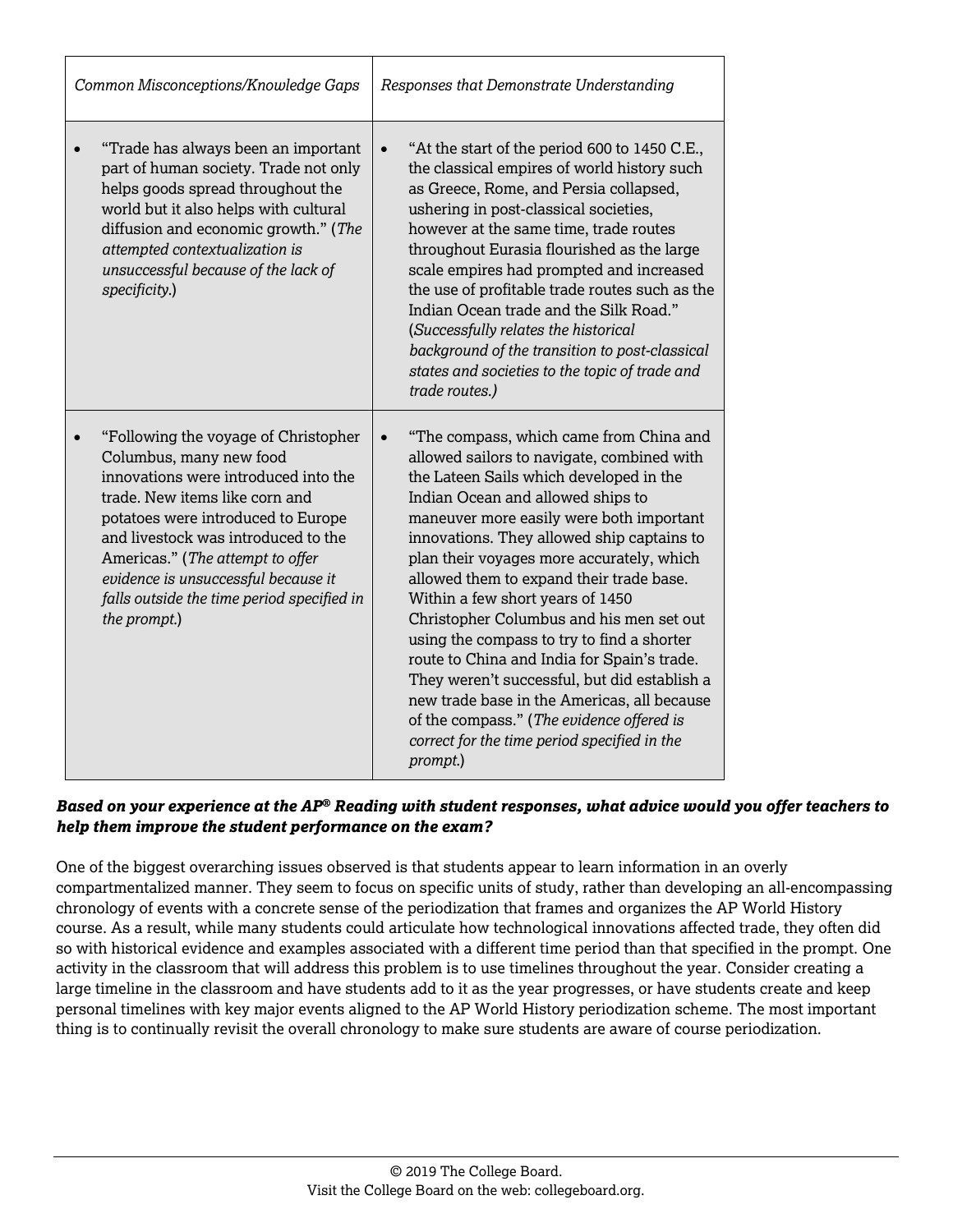- LEQ practice questions for teachers to use as formative assessment pieces are now available as part of the collection of new resources for teachers for the 2019 school year. These items begin with scaffolded questions that represent what students are ready for at the beginning of the school year and that continue on to present an increased challenge as teachers progress through the course. These resources are available on AP Classroom with the ability to search for specific question types and topics so that teachers are able to find the new collection of LEQ practice questions and the fully developed scoring guidelines that accompany each question.
- Teachers will find example responses from this question on AP Central, along with specific commentary explaining why each point was or was not earned.
- The Online Teacher Community is a good resource for teachers to seek additional feedback and support from peers by posting a question or comment in the discussion section, or by checking what resources have already been posted in the "resources" tab on the Online Teacher Community.
- The instructional section of the AP World History Course and Exam Description offers another collection of resources for teachers that address each of the specific skills needed for the course. The section on page 182 specifically addresses the skills required for LEQs and provides suggestions for instruction. This section is followed by a section that provides instructional suggestions for the reasoning processes.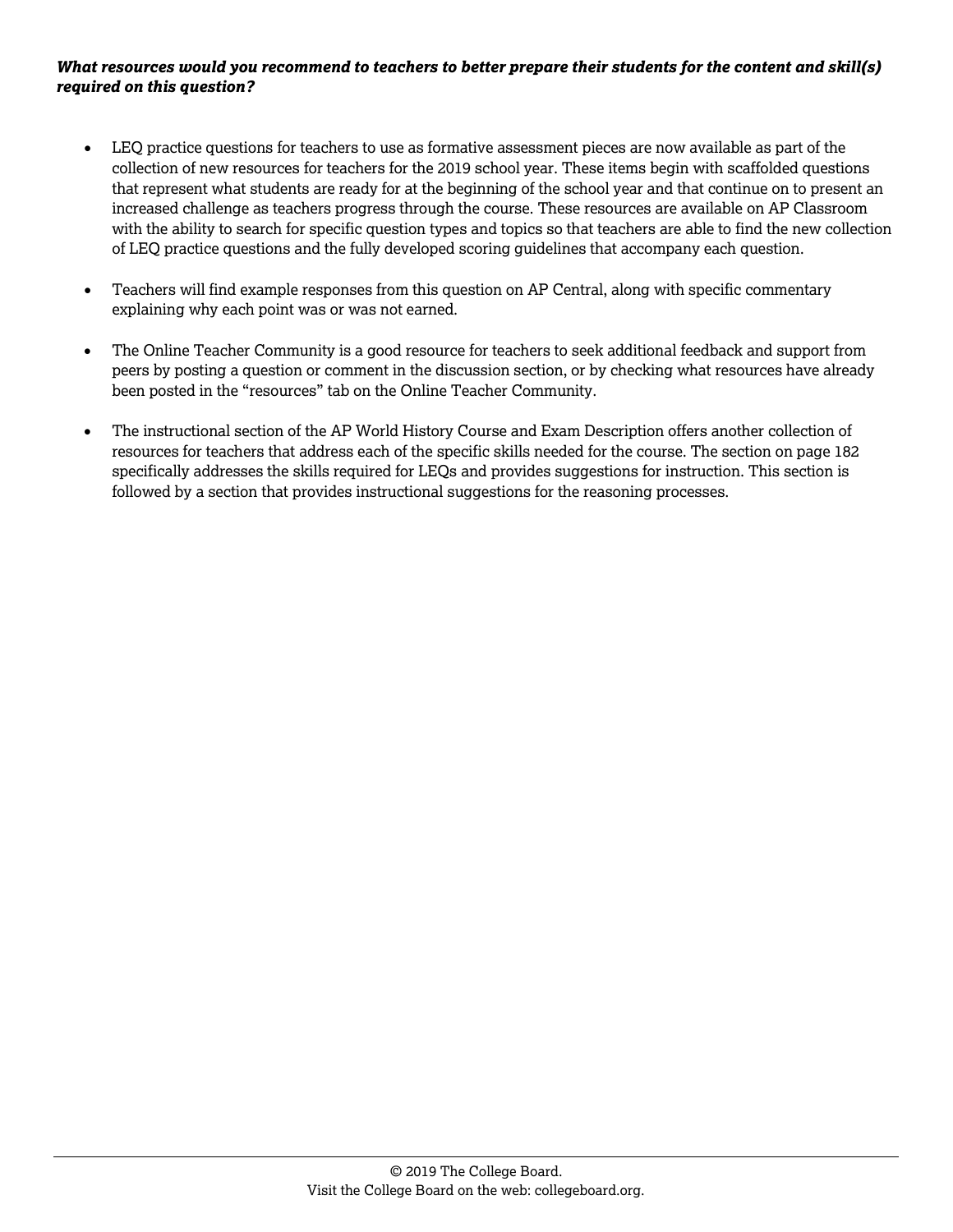**Question #4 Task:** Long Essay **Ouestion Max. Points:** 6 **Mean Score:** 2.16

# **Topic:** States Controlling Their Economies After 1900

#### *What were the responses to this question expected to demonstrate?*

Responses were expected to demonstrate students' knowledge of the extent to which states in the twentieth and early twenty-first century controlled their economies. The question primarily addressed Key Concept 6.3.I ("The role of the state in the domestic economy varied, and new institutions of global association emerged and continued to develop throughout the century"). The question provided opportunities for students to demonstrate two distinct sets of historical thinking: lower-order (recall) and higher-order skills (analysis and argumentation). In addition, the question tested students' mastery of the historical reasoning skills of Causation and Contextualization and the history disciplinary practice of Argument Development. Although the prompt did not explicitly target the historical thinking skill of Continuity and Change over Time, it offered students ample opportunities to address fundamental shifts in state-directed economic policy as motivated by such key events as the World Wars, the Great Depression, the Cold War, the development of international capitalism/neoliberalism, and the rise and fall of communism and fascism, as well as more recent developments such as economic globalization and the development of international organizations and blocs. Although responses were mostly expected to address twentieth-century developments, the prompt's wording allowed coverage of content from the period after 2000 as well. Responses could develop an argument by demonstrating knowledge of a wide variety of economic models and theories, including communist central planning, laissez-faire capitalism, Keynesian economics, corporatist economic approaches in fascist states, etc. The question also provided opportunities for (though it did not require) responses to engage in comparing the effects of various types of economic policies pursued by states since 1900.

#### *How well did the responses address the course content related to this question? How well did the responses integrate the skills required on this question?*

Responses generally demonstrated a strong understanding of the historical content related to the topic of state economic control after 1900. The vast majority of the responses focused on policies pursued by the U.S. and/or the Soviet Union (often explicitly comparing the two), while a large minority also discussed China (both under Mao and after the shift to market-oriented policies) and/or the economic policies of Nazi Germany. A minority of responses addressed the deregulation of state economies in the late 20<sup>th</sup> century or the development of mixed economies with public–private partnerships at various times over the century. Most responses contained a decent amount of specific historical evidence and, to a lesser extent, contextualization. Successful contextualization attempts often addressed the ideological origins (both pre- and post-1900) of economic policies informed by Capitalism, Communism, Fascism, Keynesianism, and neoliberalism. Relatively fewer responses demonstrated mastery of the higher-order disciplinary practice of Argument Development. Among those that did so, the most prevalent approaches included analysis of the causal factors for, and sometimes the effects of, such large, state-sponsored economic programs as the United States New Deal, the Soviet Five-Year Plans, or the Chinese Great Leap Forward, among others. Some students were able to earn the Historical Reasoning point by explaining the origins or impacts of state regulation or deregulation upon the economy. The Complexity point proved to be much more difficult, as responses generally did not include enough supporting information to substantiate or extend these arguments.

#### *What common student misconceptions or gaps in knowledge were seen in the responses to this question?*

The most common misconception related to a fundamental misreading or misunderstanding of the question was namely in that the responses were about political—not economic—control by a state. Surprisingly, a number of responses seem to have interpreted the task as inquiring about the economic policies of individual U.S. states (e.g., New York, California, Colorado, etc.), a mistake which typically prevented such responses from earning high scores. Many responses included arguments relating to the successes and/or failures of a given economic system without connecting these arguments to state economic control. Additionally, some responses included value judgments on the efficacy of economic systems especially communism—in turn straying from the topic and avoiding a direct response to the prompt. Generally speaking,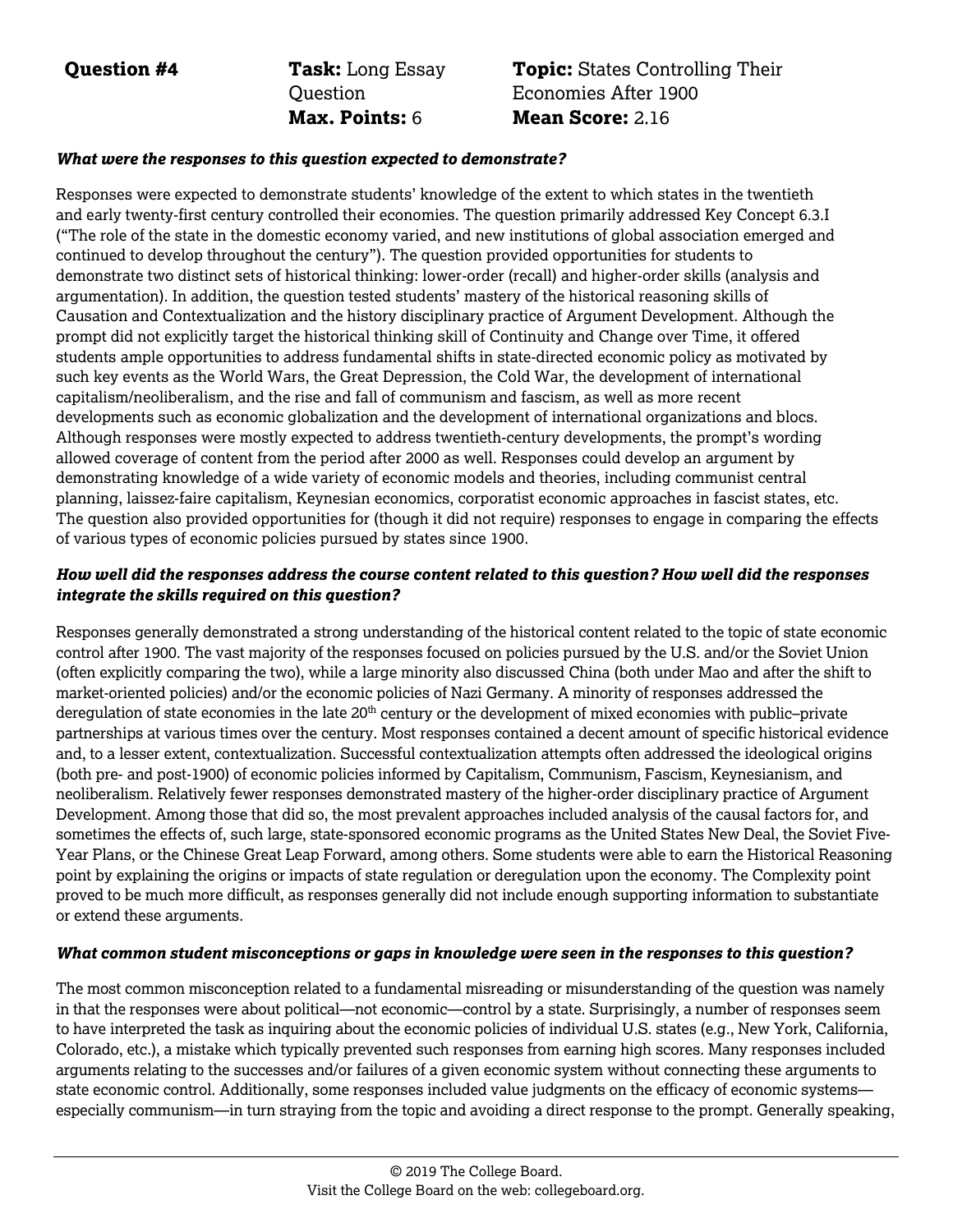the responses to the question did not reveal many gaps in student knowledge—except for a predictable number of misconceptions concerning the specific details of various economic programs and policies—but they did reveal a general tendency to focus on the U.S., China, and/or the Soviet Union. Such responses are understandable, given the dominance of these countries in the 20<sup>th</sup> century. However, many of the responses tended to present these nations as existing in a vacuum, with little international or transregional interaction with smaller nations.

| Common Misconceptions/Knowledge Gaps                                                                                                                                                                                                                                                                                                                                                                                                                                                              | Responses that Demonstrate Understanding                                                                                                                                                                                                                                                                                                                |  |
|---------------------------------------------------------------------------------------------------------------------------------------------------------------------------------------------------------------------------------------------------------------------------------------------------------------------------------------------------------------------------------------------------------------------------------------------------------------------------------------------------|---------------------------------------------------------------------------------------------------------------------------------------------------------------------------------------------------------------------------------------------------------------------------------------------------------------------------------------------------------|--|
| "The USSR wished to control their<br>population by limiting their citizens,<br>they did this through labor camps<br>and killing people who opposed<br>government views." (While<br>historically accurate, the attempted<br>thesis does not address economic<br>policies or state economic control.)                                                                                                                                                                                               | "Both the Soviet Union and China employed<br>massive violence and subjugation of<br>peoples in order to support their<br>economies." (While minimal and generalized,<br>the thesis statement makes a valid claim<br>linking Soviet and Chinese state violence to<br>economic consideration.)                                                            |  |
| "The United States was the main<br>practicer of capitalism. Capitalism is<br>when you must make your own<br>money for yourself and no<br>government official has to tell you<br>what to do: it is all up to you. This is<br>a good thing because you have the<br>freedom to do what your want." (The<br>attempt to offer evidence is too generic<br>and characterized by value judment,<br>rather than a specific example or<br>instance in which capitalism influenced<br>U.S. economic policy.) | "In the United States  government<br>intervention was required in order to bring<br>Americans out of the Great Depression with<br>Roosevelt's 'socialist' New Deal." (The<br>statement offers a specific historical<br>example/context in which the U.S. embraced<br>economic intervention in order to counter the<br>effects of the Great Depression.) |  |

### *Based on your experience at the AP® Reading with student responses, what advice would you offer teachers to help them improve the student performance on the exam?*

Students who answered this question were more successful on average than those who selected one of the other two LEQs. This is partly explained by the fact that the content is easier to remember as it is taught at the end of the AP World History course. In this sense, it behooves teachers to ensure that they pace their instruction so that the entirety of the 20<sup>th</sup> century is taught with the equivalent curricular depth and time as the rest of the units of the course. Teachers also need to ensure that students are required to not only identify and describe economic policies associated with specific states (or types of states), but they must also be able to *explain* the origins and impacts of these policies to earn the Historical Reasoning point. Students should also be more aware of the dynamic forces of change that were at play during the 20<sup>th</sup> century. Very few students were able to discuss or explain the changing nature of economic regulation across the 20<sup>th</sup> century as was the case in the relative deregulation of the economies of China, India, Russia and the U.S. Addressing and explaining the dynamic as opposed to static nature of economic policy in the 20<sup>th</sup> century was the clearest way for students to earn the Historical Complexity point.